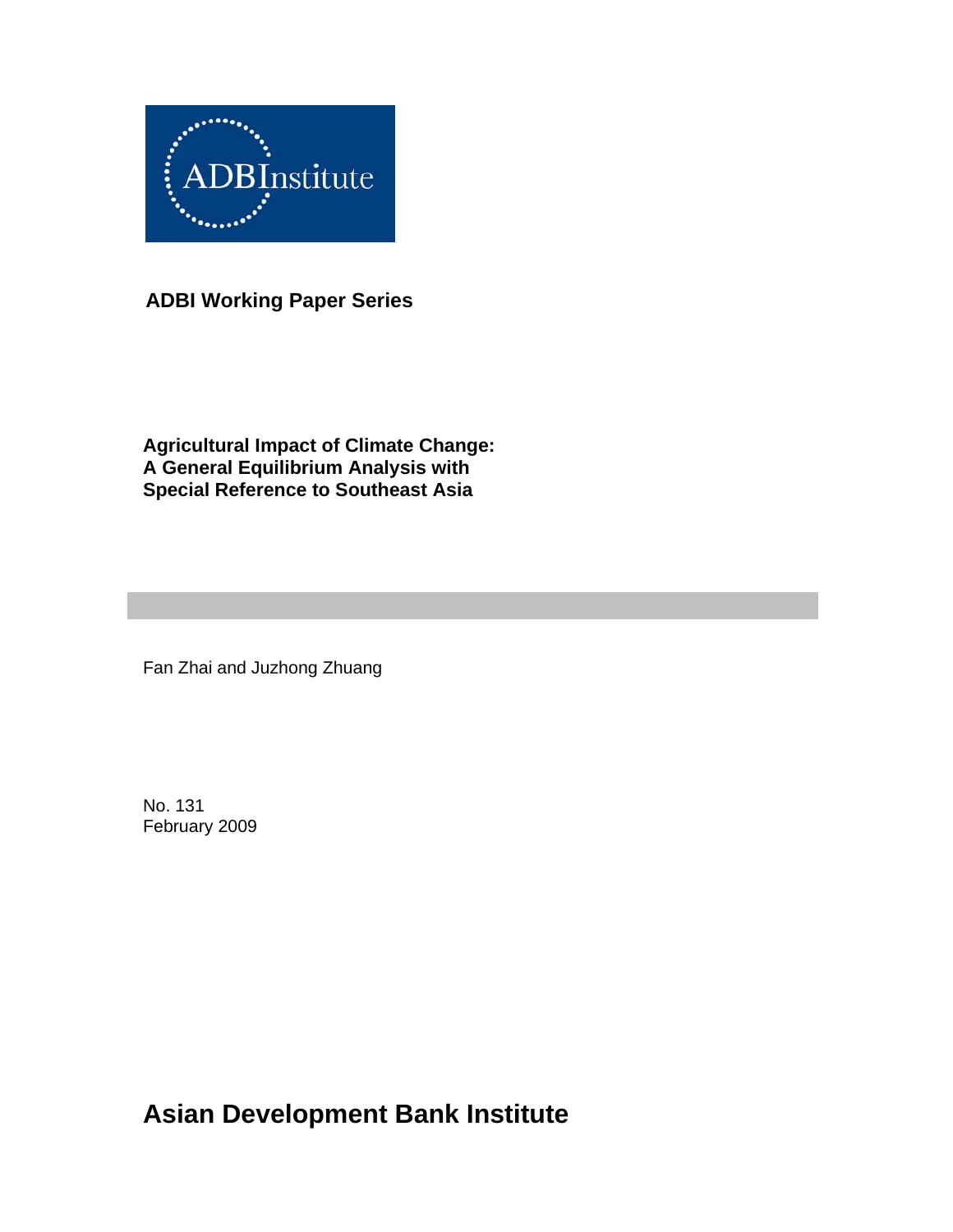Fan Zhai is a research fellow at the Asian Development Bank Institute and Juzhong Zhuang is assistant chief economist at the Asian Development Bank.

The views expressed in this paper are the views of the authors and do not necessarily reflect the views or policies of ADBI, the Asian Development Bank (ADB), its Board of Directors, or the governments they represent. ADBI does not guarantee the accuracy of the data included in this paper and accepts no responsibility for any consequences of their use. Terminology used may not necessarily be consistent with ADB official terms.

The Working Paper series is a continuation of the formerly named Discussion Paper series; the numbering of the papers continued without interruption or change. ADBI's working papers reflect initial ideas on a topic and are posted online for discussion. ADBI encourages readers to post their comments on the main page for each working paper (given in the citation below). Some working papers may develop into other forms of publication.

Suggested citation:

Zhai, F., and J. Zhuang. 2009. Agricultural Impact of Climate Change: A General Equilibrium Analysis with Special Reference to Southeast Asia. ADBI Working Paper 131. Tokyo: Asian Development Bank Institute. Available: http://www.adbi.org/workingpaper/2009/02/23/2887.agricultural.impact.climate.change/

Asian Development Bank Institute Kasumigaseki Building 8F 3-2-5 Kasumigaseki, Chiyoda-ku Tokyo 100-6008, Japan

Tel: +81-3-3593-5500 Fax: +81-3-3593-5571 URL: www.adbi.org E-mail: info@adbi.org

© 2009 Asian Development Bank Institute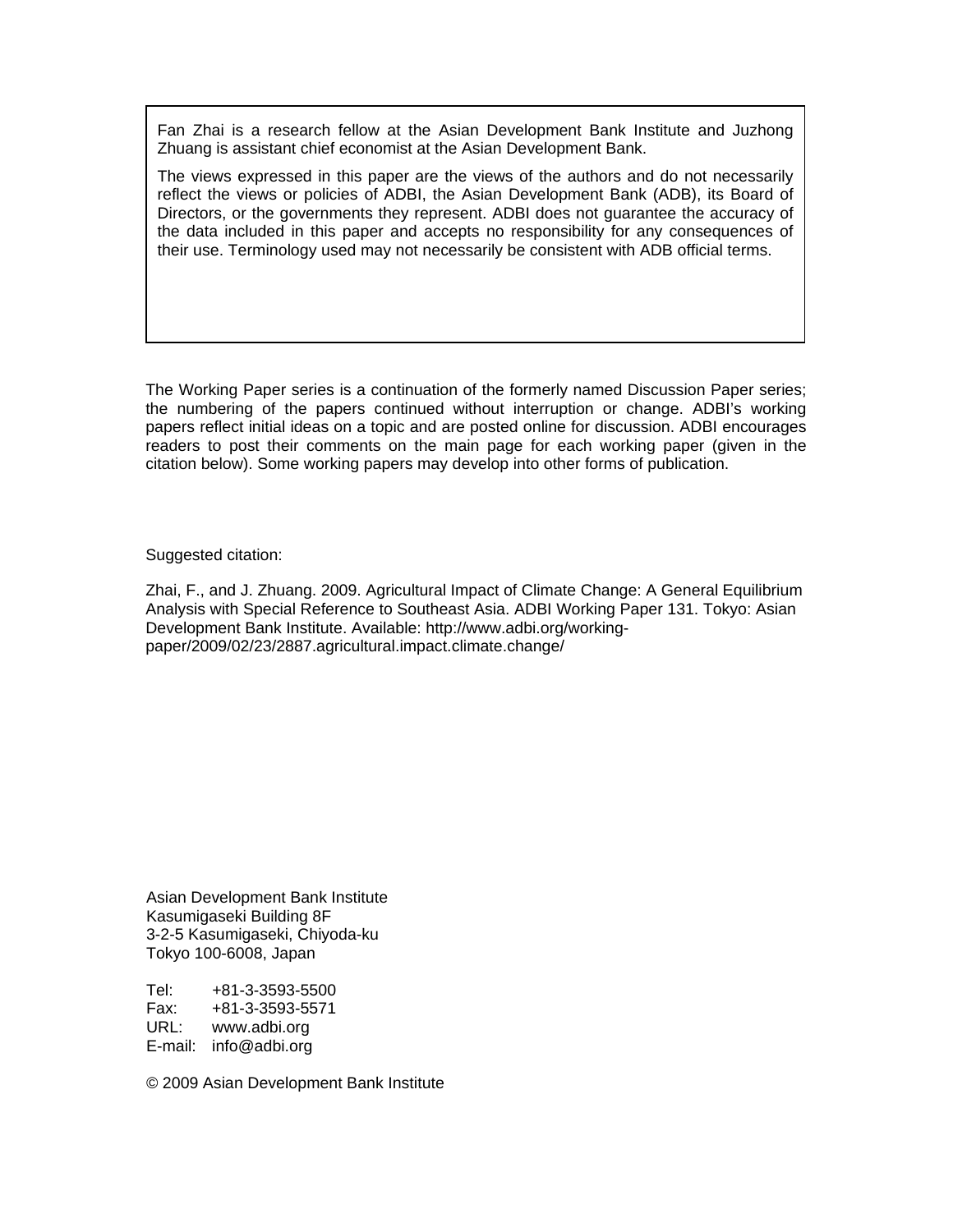### **Abstract**

Capitalizing on the most recent worldwide estimates of the impacts of climate change on agricultural production, this paper assesses the economic effects of climate change for Southeast Asian countries through 2080. The results suggest that the aggregate impacts of agricultural damages caused by climate change on the global economy are moderate. However, the uneven distribution of productivity losses across global regions would bring significant structural adjustments in worldwide agricultural production and trade, ultimately leaving the developing world as a net loser. With the anticipated declining agricultural share in the economy, a reduction in agricultural productivity would have small, but non-negligible negative impacts on Southeast Asia's economic output. However, the expected increase of crop import dependence in the coming decades would make most Southeast Asian economies suffer more welfare losses through deteriorated terms of trade. Depending on a country's economic structure, the negative effects are expected to be less for Singapore and Malaysia, but greater for Philippines, Indonesia, Thailand, and Viet Nam. For Southeast Asia to cope with the potential agricultural damages arising from the expected changes in climate the region must concentrate on reversing its current trend of declining agricultural productivity.

**JEL Classification: D58, C68, Q54, Q11**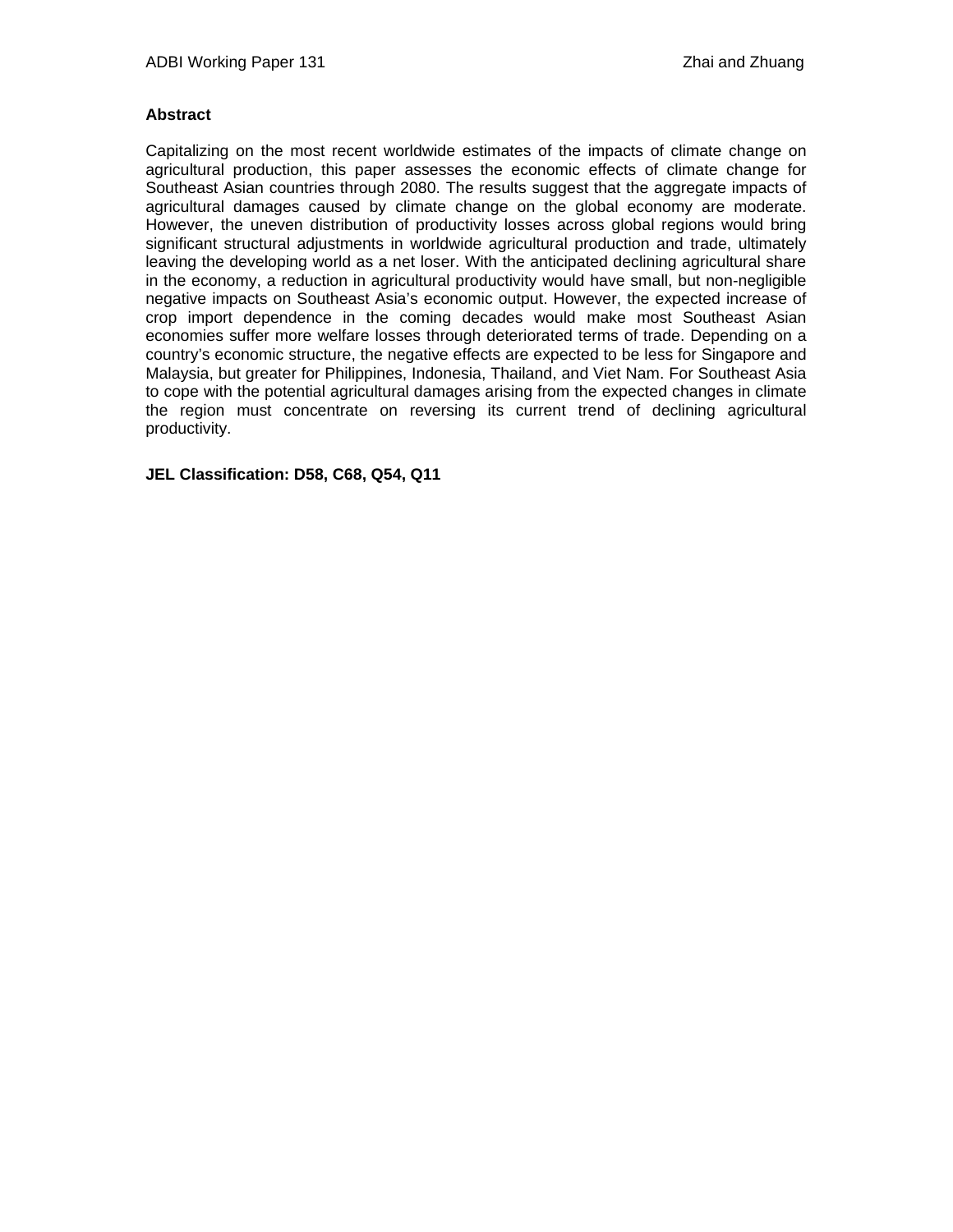# **Contents**

| 1.               |            |                                     |  |
|------------------|------------|-------------------------------------|--|
| 2.               |            |                                     |  |
| 3.               |            |                                     |  |
| $\overline{4}$ . |            |                                     |  |
|                  | 4.1<br>4.2 |                                     |  |
|                  | 4.3        | Sensitivity to the Assumption About |  |
| 5.               |            |                                     |  |
|                  |            |                                     |  |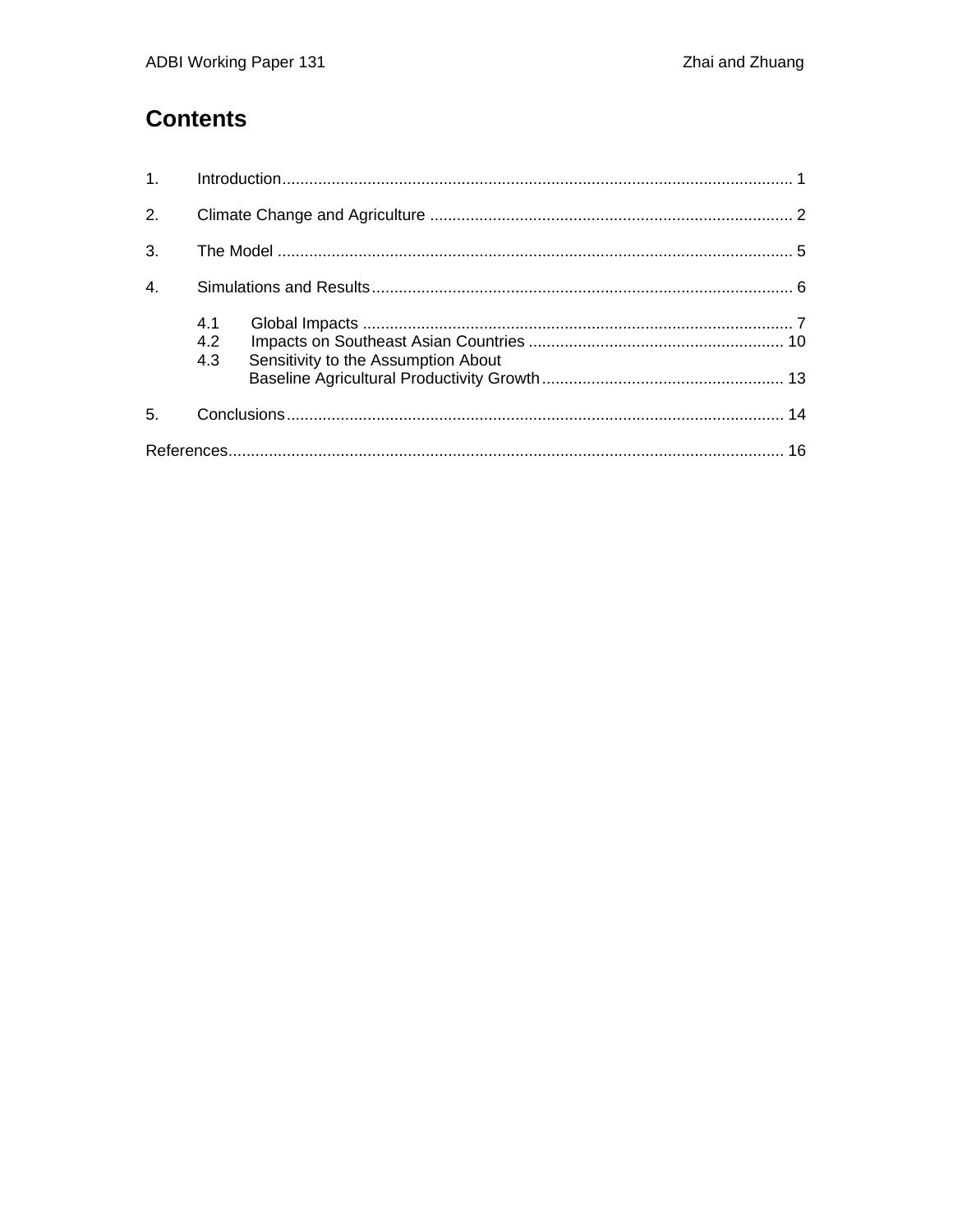# **1. INTRODUCTION**

Recent scientific research has concluded that the increased atmospheric concentration of greenhouse gases will have significant impacts on the Earth's climate in the coming decades. Assuming no emission control policies, the Intergovernmental Panel of Climate Change (IPCC) predicted that average global surface temperatures will increase by 2.8ºC on average during this century, with best-guess increases ranging from 1.8 and 4.0ºC (IPCC 2007a). Global warming would alter natural climate and environmental systems in many ways, leading to an increased frequency of extreme weather events, rising sea levels, a reversal of ocean currents, and changes in precipitation patterns. These changes could impact social-economic activities, with serious implications for the well being of humans long into the future.

Agriculture is one of the most vulnerable sectors to the anticipated climate change. Despite the technological advances in the second half of  $20<sup>th</sup>$  century, including the Green Revolution, weather and climate are still key factors in determining agricultural productivity in most areas of the world. The predicted changes in temperatures and rainfall patterns, as well as their associated impacts on water availability, pests, disease, and extreme weather events are all likely to affect substantially the potential of agricultural production. Literature on the economics of climate change suggests that although global crop production may be boosted slightly by global warming in the short term (before 2030), it will ultimately turn negative over the longer term (Bruinsma 2003; IPCC 2007b). Moreover, the impact of climate change on agricultural production is unlikely to be evenly distributed across regions. Low latitude and developing countries are expected to suffer more from the agricultural effects of global warming, reflecting their disadvantaged geographic location, greater agricultural share in their economies, and limited ability to adapt to climate change. In contrast, crop production in high latitude regions will generally benefit from climate change. In a recent global comprehensive estimate for over 100 countries, Cline (2007) predicted that global agricultural productivity would fall by 15.9% in the 2080s if global warming continues unabated, with developing countries experiencing a disproportionately larger decline of 19.7%.

Agriculture plays an important role in Southeast Asia, contributing to more than 10% of gross domestic product (GDP) in most regional economies, and providing jobs for over one third of the working population in the region. As is the case in other developing regions of the world, nearly three fourths of the poor in Southeast Asia reside in rural areas, and a large majority of them are dependent on agriculture. Consequently, agricultural development has important implications for the reduction of poverty in Southeast Asia. Moreover, the increased exposure of Southeast Asia's agriculture sector to international trade means that any climate change-related shocks in international markets for agricultural products will be easily transmitted to the region through trade channels.

This paper used a dynamic computable general equilibrium (CGE) model of the global economy to investigate the potential impacts of climate change on agriculture and the world economy, with a special focus on Southeast Asia. The CGE model is an economy-wide model that elucidates interactions among industries, consumers and governments across the global economy. The detailed region and sector disaggregation of the model makes it possible to capture the spillover effects of sector- or country-specific shocks. Climate changes impact an economy directly through the effects on that economy's agricultural outputs and indirectly through changes in the agricultural production of other countries. We established this distinction by comparing the scenario of agricultural productivity shrinkage in Southeast Asia to the scenario of agricultural productivity shrinkage in the rest of the world. The role of productivity growth in adapting to the climate change was also examined.

Section 2 of this paper discusses the relationship between climate change and agricultural production by reviewing the existing literature in which various modeling approaches have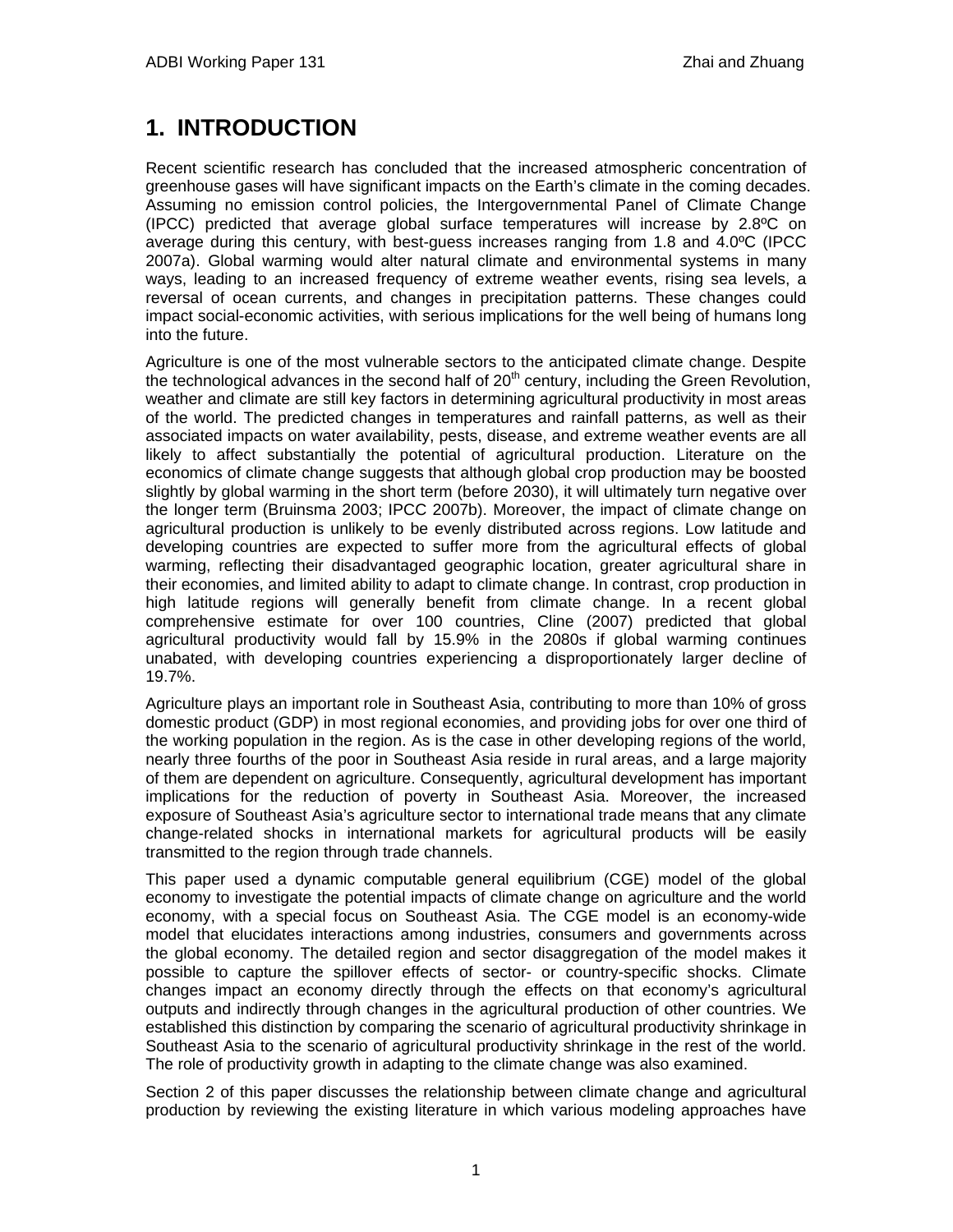l

been employed to estimate the impacts of climate change on agricultural productivity. We then describe the specifications of the CGE model used in this study in Section 3. Section 4 assesses the impacts of climate change-induced global agricultural productivity decline on agricultural production, trade and macro-economy. The final section offers conclusions.

# **2. CLIMATE CHANGE AND AGRICULTURE**

Climate can affect agriculture in a variety of ways. Temperature, radiation, rainfall, soil moisture and carbon dioxide  $(CO<sub>2</sub>)$  concentration are all important variables to determine agricultural productivity, and their relationships are not simply linear. Current research confirms that there are thresholds for these climate variables above which crop yields decline (Challinor et al. 2005; Proter and Semenov 2005). For example, the modeling studies discussed in recent IPCC reports indicate that moderate to medium increases in mean temperature (1–3°C), along with associated  $CO<sub>2</sub>$  increases and rainfall changes, are expected to benefit crop yields in temperate regions. However, in low-latitude regions, moderate temperature increases  $(1-2<sup>o</sup>C)$  are likely to have negative yield impacts for major cereals. Warming of more than 3ºC would have negative impacts in all regions (IPCC 2007b).

The interaction of temperature increases and changing rainfall patterns determines the impact of climate change on soil moisture. With rising temperatures, both evaporation and precipitation are expected to increase. The resulting net effect on water availability would depend on which force is more dominant. The IPCC reports project that by the middle of the  $21<sup>st</sup>$  century, water availability will increase as a result of climate change at high latitudes and in some wet tropical areas, and decrease over some dry regions at mid-latitudes and in the dry tropics (IPCC 2007b). Some regions that are already drought-prone may suffer more severe dry periods.

Increases in atmospheric  $CO<sub>2</sub>$  concentration can have a positive impact on crops yields by stimulating plant photosynthesis and reducing the water loss via plant respiration. This carbon fertilization effect is strong for so-called C3 crops,<sup>1</sup> such as rice, wheat, soybeans, fine grains, legumes, and most trees, which have a lower rate of photosynthetic efficiency. For C4 crops like maize, millet, sorghum, sugarcane, and many grasses, these effects are much smaller. Other factors such as a plant's growth stage, or the application of water and nitrogen, can also impact the effect of elevated  $CO<sub>2</sub>$  on plant yield. Recent research based on experiments with the free air concentration enrichment method suggests a much smaller CO<sub>2</sub> fertilization effect on yield for C3 crops and little or no stimulation for C4 crops, in comparison with past estimates from studies conducted under enclosed test conditions (Long et al. 2005, 2006). Based on analysis of recent data, the IPCC reports suggest that yields may increase by 10–25% for C3 crops and by 0–10% for C4 crops when  $CO<sub>2</sub>$  levels reach 550ppm (IPCC 2007b). However, as a number of limiting factors were not included in the modeling and experiment analysis, considerable uncertainties still surround the estimates of carbon fertilization effect.

Besides temperature and carbon concentration, some other ecological changes brought on by global warming will have an impact on agriculture. For example, the patterns of pests and diseases may change with climate change, leading to reductions in agricultural production. Moreover, agricultural productivity will be depressed by increased climate variability and increased intensity and frequency of extreme events such a drought and floods. These factors further contribute to the difficulties in estimating the impacts of climate change on agricultural productivity.

<sup>&</sup>lt;sup>1</sup> Crops are generally divided into two groups, C3 and C4, depending on their efficiency of use of CO<sub>2</sub> during photosynthesis.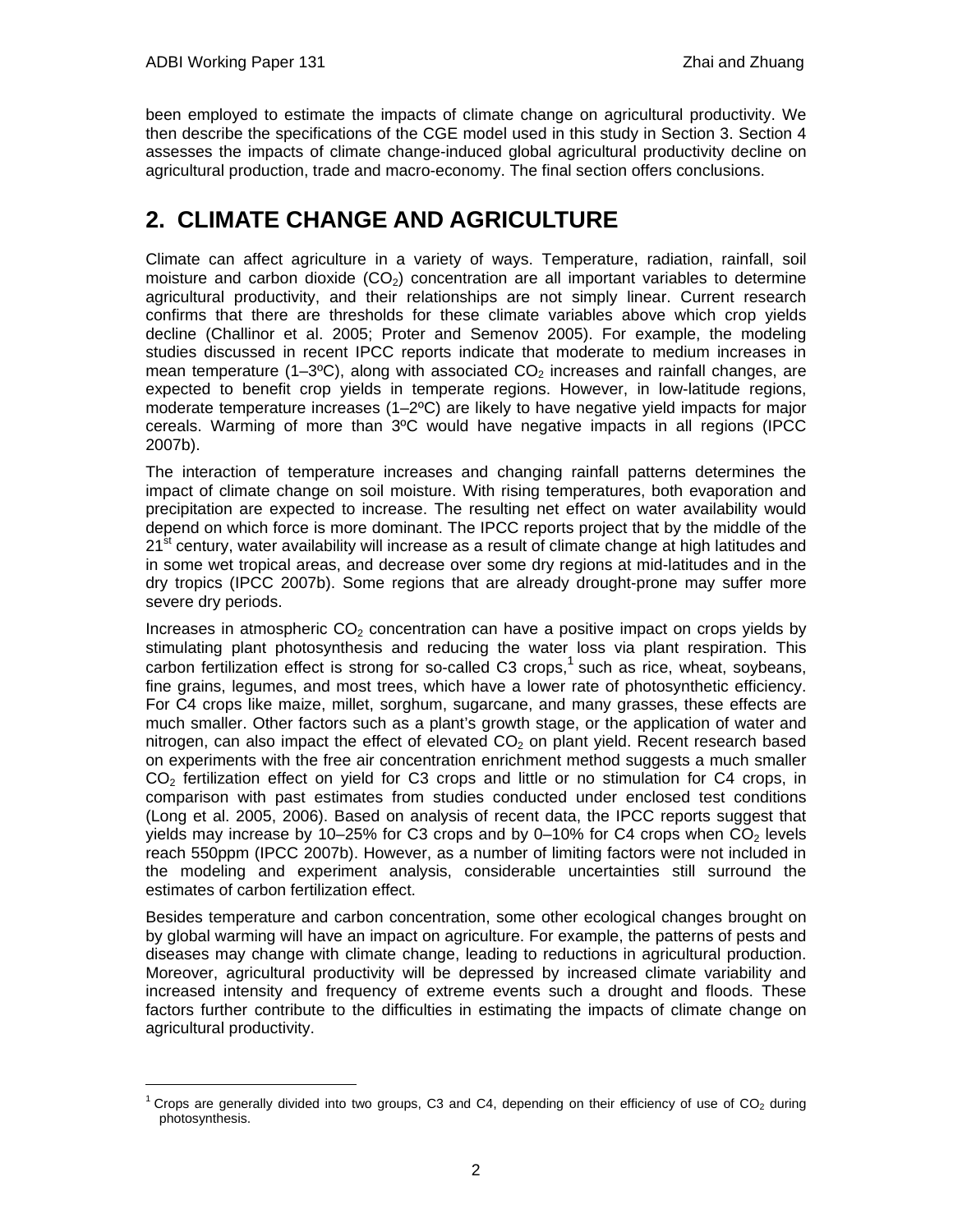l

Quantitative estimates of the agricultural impact of climate change have predominantly relied on three approaches: crop simulation models, agro-ecological zone (AEZ) models, and cross-section (Ricardian) models. Crop simulation models draw on controlled experiments where crops are grown in field or laboratory settings simulating different climates and levels of  $CO<sub>2</sub>$  in order to estimate yield responses of a specific crop variety to certain climates, and other variables of interest.<sup>2</sup> These models do not include farmer adaptation to changing climate conditions in the estimates. Consequently, their results tend to overstate the damages of climate change to agricultural production (Mendelsohn and Dinar 1999). The second approach, AEZ analysis, combines crop simulation models with land management decision analysis, and captures the changes in agro-climatic resources (Darwin et al. 1995; Fishcher et al. 2005). AEZ analysis categorizes existing lands by agro-ecological zones, which differ in the length of growing period and climatic zone. The length of growing period is defined based on temperature, precipitation, soil characteristics, and topography. The changes of the distribution of the crop zones along with climate change are tracked in AEZ models. Crop modeling and environmental matching procedures are used to identify cropspecific environmental limitations under various levels of inputs and management conditions, and provide estimates of the maximum agronomically attainable crops yields for a given land resources unit. However, as the predicted potential attainable yields from AEZ models are often much larger than current actual yields, the models may overestimate the effects of autonomous adaptation. Cline (2007) observed that AEZ studies tend to attribute excessive benefits to the warming of cold high-latitude regions, thereby overstating global gains from climate changes.

The Ricardian cross-sectional approach explores the relationship between agricultural capacity (measured by land value) and climate variables (usually temperature and precipitation) on the basis of statistical estimates from farm survey or country-level data. This approach automatically incorporates efficient climate change adaptations by farmers. The major criticisms of the Ricardian approach are its ignorance of price changes and that it fails to fully control for the impact of other variables that affect farm incomes (Mendelsohn and Dinar 1999; Cline 1996).

Cline (2007) used both Ricardian statistical models and crop models to develop a set of consensus agricultural impact estimates through the 2080s for over 100 countries. He first developed geographically detailed projections for changes in temperature and precipitation through the 2080s based on a baseline emission projection from the IPCC's Emission Scenarios. Next, these climatic change projections were applied to the agricultural impact models to assess the effects of climate change on agricultural productivity. The final consensus estimates were the weighted average of the Ricardian estimates and the crops model estimates. Table 1 presents the major results of Cline's estimates.

 $^2$  For more information on crop simulation models, see Adams et al. (1990), Rosenzweig (1993), and Rosenzweig and Parry (1994).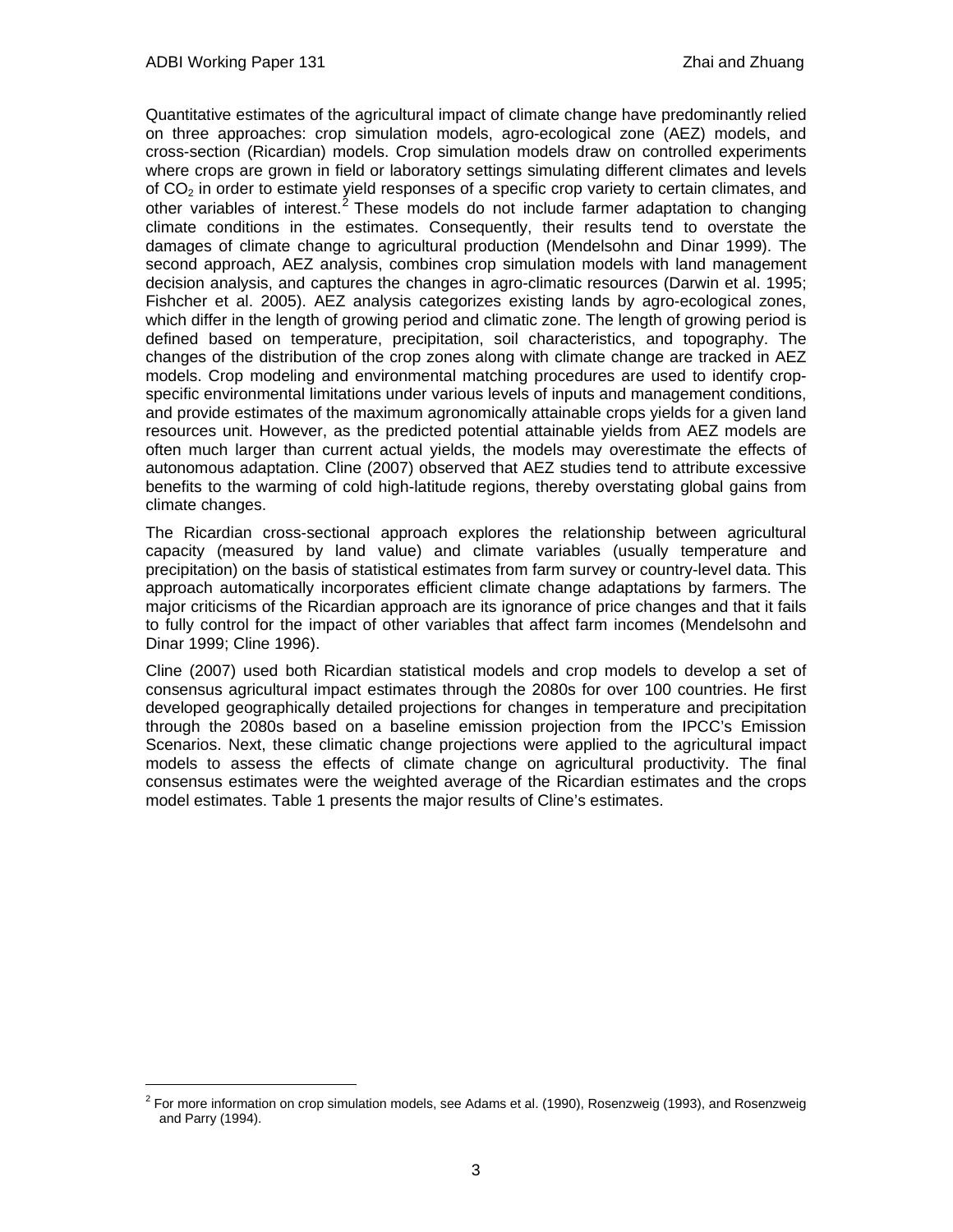l

| Climate variables                           | Land area                              | Farm area                           |  |
|---------------------------------------------|----------------------------------------|-------------------------------------|--|
| Base levels                                 |                                        |                                     |  |
| Temperature (°C)                            | 13.15                                  | 16.2                                |  |
| Precipitation (mm per day)                  | 2.2                                    | 2.44                                |  |
| By 2080s                                    |                                        |                                     |  |
| Temperature (°C)                            | 18.1                                   | 20.63                               |  |
| Precipitation (mm per day)                  | 2.33                                   | 2.51                                |  |
| Impacts on agricultural<br>productivity (%) | Without carbon<br>fertilization effect | With carbon<br>fertilization effect |  |
| World (output weighted)                     | $-15.9$                                | $-3.2$                              |  |
| Industrial countries                        | $-6.3$                                 | 7.7                                 |  |
| Developing countries                        | $-21$                                  | $-9.1$                              |  |
| Africa                                      | $-27.5$                                | -16.6                               |  |
| Asia                                        | $-19.3$                                | $-7.2$                              |  |
| Middle East and North Africa                | $-21.2$                                | $-9.4$                              |  |
| Latin America                               | $-24.3$                                | $-12.9$                             |  |
| Source: Cline (2007).                       |                                        |                                     |  |

### **Table 1: Projected Climate Changes and Their Impacts on Agricultural Productivity in the 2080s**

The climate models used in Cline's study predicted that under the IPCC's scenario A2, $3$ atmospheric concentrations of  $CO<sub>2</sub>$  would increase to 735ppm by 2085 from a current level of 380ppm, and that global mean temperature would rise by 3.3ºC. Land areas would warm more than oceans, with the average surface temperature increasing by 5.0ºC weighting by land area and 4.4ºC weighting by farming area. By the 2080s, global agricultural productivity would decline by about 3% with carbon fertilization effect and by about 16% if the carbon fertilization effect did not materialize. These losses would be disproportionately concentrated in developing countries, which would suffer losses of 9% with carbon fertilization effect and 21% without carbon fertilization effect, in contrast to an 8% gain (with carbon fertilization effect) and 6% loss (without carbon fertilization effect) in industrial countries. The detailed estimates by country and region reported in Table 2 indicate that South Asia and Africa would be the two regions most harmed by climate change. In Southeast Asia, the damages of climate change to agriculture would also be severe, ranking from 15.1% for Viet Nam to 26.2% for Thailand if carbon fertilization effect did not materialize.

<sup>&</sup>lt;sup>3</sup> Scenario A2 is the second highest emission scenario among the six scenarios considered by the Third and Fourth Assessments Reports of the IPCC. Cline (2007) argued that scenario A2 should be viewed as an intermediate emission path as IPCC scenarios are biased towards underestimation of the future emission.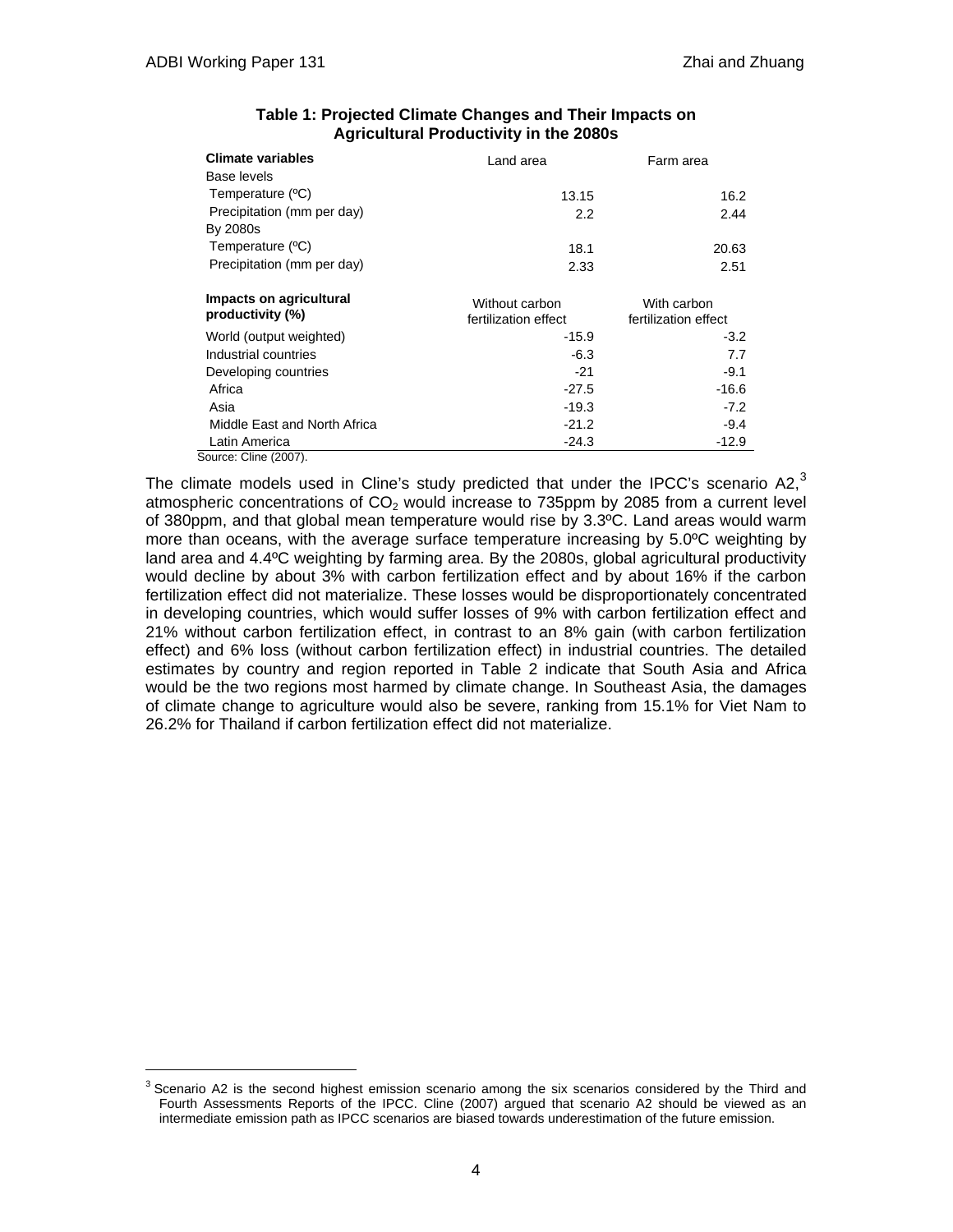|                   | <b>Without Carbon Fertilization Effect</b> | With Carbon Fertilization Effect |
|-------------------|--------------------------------------------|----------------------------------|
| Canada            | $-2.2$                                     | 12.5                             |
| US                | $-5.9$                                     | 8                                |
| Latin America     | $-23.6$                                    | $-12.2$                          |
| EU                | $-5.5$                                     | 8.6                              |
| Australia         | $-26.6$                                    | $-15.6$                          |
| New Zealand       | 2.2                                        | 17.5                             |
| <b>PRC</b>        | $-7.2$                                     | 6.8                              |
| Japan             | $-5.7$                                     | 8.4                              |
| Korea             | $-9.3$                                     | 4.3                              |
| Indonesia         | $-17.9$                                    | $-5.6$                           |
| Malaysia,         | $-22.5$                                    | $-10.9$                          |
| Singapore         |                                            |                                  |
| Philippines       | $-23.4$                                    | $-11.9$                          |
| Thailand          | $-26.2$                                    | $-15.1$                          |
| Viet Nam          | $-15.1$                                    | $-2$                             |
| India             | $-38.1$                                    | $-28.8$                          |
| Other South Asia  | $-25.3$                                    | $-14.1$                          |
| Central Asia      | $-0.8$                                     | 13.9                             |
| Rest of Asia      | $-25.6$                                    | $-15.6$                          |
| Sub-Sahara Africa | $-28.3$                                    | $-17.6$                          |
| Rest of the world | $-14.5$                                    | $-1.7$                           |

**Table 2: Regional Impacts of Climate Change on Agricultural Productivity in the 2080s**

Source: Author's calculation based on Cline (2007).

# **3. THE MODEL**

The model used in this study was a dynamic, CGE model of the global economy. It was built on the LINKAGE model developed at the World Bank (van der Mensbrugghe 2005; Anderson, Martin, and van der Mensbrugghe 2006), and has its intellectual roots in the group of multi-country applied general equilibrium models used over the past two decades to analyze the global trade and environmental issues (Shoven and Whalley 1992; Hertel 1997). This section describes the major features of the model.

Production in each economic sector was modeled using nested constant elasticity of substitution (CES) functions and constant returns to scale was assumed. There were three types of production structures, depending on activities. Crop sectors reflected the substitution possibility between extensive and intensive farming. Livestock sectors reflected the substitution possibility between pasture and intensive feeding. All other sectors reflected the standard capital-labor substitution.

The study assumed differentiation of products by regions of origin; i.e., the Armington assumption (Armington 1969). Top-level aggregate Armington demand was allocated between goods produced domestically and an aggregate import following a CES function. In the second level, the aggregate import was further disaggregated across the various trade partners using an additional CES nest. On the export side, it was assumed that firms treat domestic markets and foreign markets indifferently. Thus the law of one price would hold; i.e., the export price was identical to that of domestic supply.

Incomes generated from production were assumed to accrue to a single representative household in each region. Households maximized utility using An Implicitly Direct Additive Demand System (AIDADS) (Rimmer and Powell 1996). AIDADS is a demand system which allows the marginal budget shares to vary as a function of total expenditure. Recent work by Yu et al. (2004) has demonstrated the superiority of AIDADS over other demand systems in projecting food demand, especially for long-term projections involving a wide range of countries.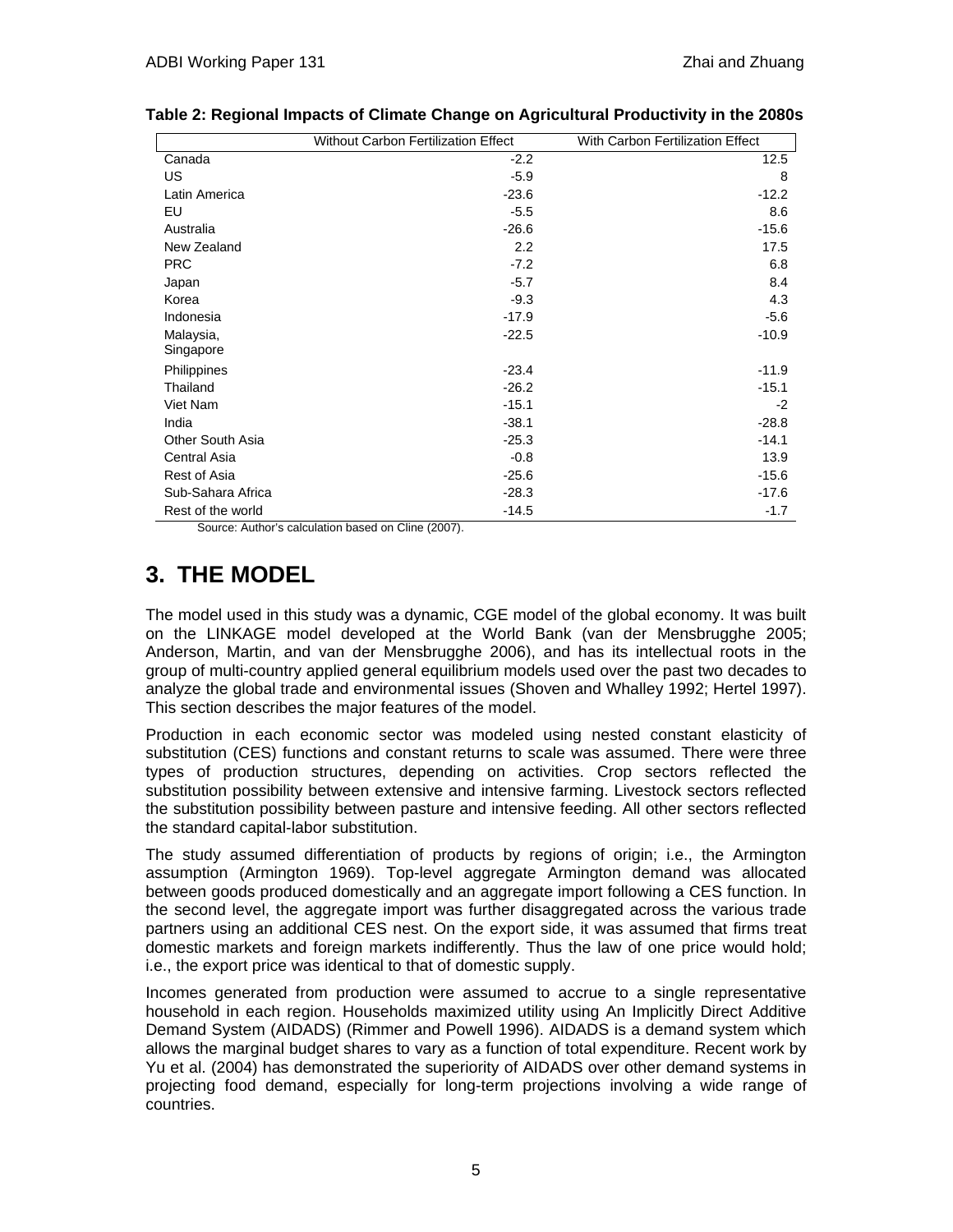All commodity and factor markets were assumed to clear through prices. There are five primary factors of production: agricultural land, skilled labor, unskilled labor, capital, and natural resources. Agricultural land and the two types of labor were assumed to be fully mobile across sectors within a region. Some adjustment rigidities in capital markets were introduced through the vintage structure of capital, under which the "new" capital was fully mobile across a sector, while "old" capital in a sector could be disinvested only when this sector was in decline. In the natural resource sectors of forestry, fishing, and mining, a sector-specific factor was introduced into the production function to reflect the resource constraints. These sector-specific factors were modeled using upward sloping supply curves. For other primary factors, stocks were fixed for any given year. The numeraire of the model was defined as the manufactured export index of the high-income countries, which was held fixed.

The model was recursive dynamic, beginning with the base year of 2004 and being solved annually through 2080. Dynamics of the model were driven by exogenous population and labor growth and technological progress, as well as capital accumulation, which was driven by savings. Population and labor force projections were based on the United Nations' (UN) medium variant forecast. As the UN population forecast covers only 2005–2050, the growth rates of population and labor forces were assumed to decline exponentially at a rate of 2% per year. The household savings rate was set as a function of economic growth and demographic changes, which were drawn from a global cross-country analysis by Bosworth and Chodorow-Reich (2006). Technological progress was assumed to be labor-augmented, so the model could reach a steady state in the long run.

The model was calibrated to the Global Trade Analysis Project (GTAP) version 7, using twenty-one countries/regions and nineteen sectors. There was a heavy emphasis on agriculture and food, which account for ten of the nineteen sectors. Six Southeast Asian countries are explicitly modeled as individual regions in the model.

# **4. SIMULATIONS AND RESULTS**

A baseline scenario from 2004–2080 was constructed under the assumption that there would be no climate change impacts on economic activities. The baseline scenario provided a reference growth trajectory for examining the effects of climate change-induced agricultural damages. In the baseline, GDP growth up to 2013 was exogenous, derived from the International Monetary Fund's (IMF) medium baseline projection. For each region, an economy-wide, labor-augmented productivity grew endogenously over the simulation period of 2005–2013 to match the pre-specified GDP growth path. After 2013, the productivity growth rate was held fixed at the level of 2013 up to 2040, and then declined by 1% per year afterwards. The supply of agricultural land was assumed to be fixed in high-income countries and to grow by 0.12% annually in Asia and 0.2% annually in Latin America, Africa and other regions.

The baseline scenario projected a high rate of world economic growth over the next seven decades, with global GDP growing by an average of 3.1% per year over the period of 2010– 2050, and slowing down to 2.5% per year between 2050 and 2080. The average annual growth of Southeast Asia over 2010-2080 was 1.1 percentage points higher than that of the world average, and its share in global GDP increased from less than 2% in 2004 to 4.1% in 2080. Growth was accompanied by rapid structural change in developing countries. The share of agricultural value added, in volume terms, would decline from nearly 10% in 2004 to 3.8% in 2080 in Southeast Asia. Even though some Asian countries like India and Viet Nam had trade surpluses in agricultural products in the base year, they would become net importers in the next decade because of the combined effects of economic growth, industrialization, and land constraints. However, Thailand, the Philippines and Central Asia were expected to maintain surpluses in agricultural trade over the projection period.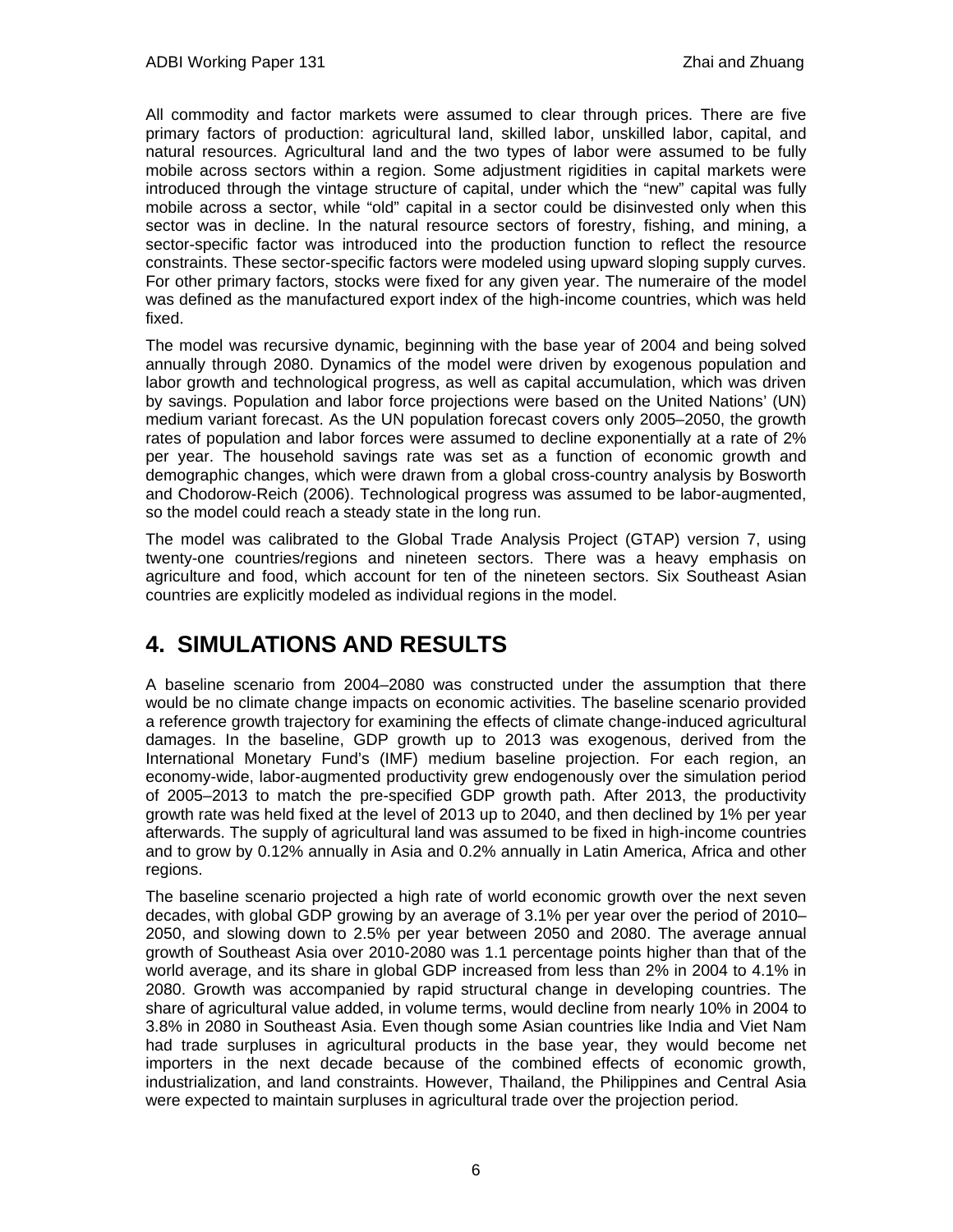In the counterfactual scenario with agricultural damages, it was assumed that productivity in four crop agricultural sectors (paddy rice, wheat, other grains, and other crops) would be lower than that in the baseline scenario because of the projected changes in climate. Crop productivity shocks, which were Cline's estimates without carbon fertilization effect as reported in the first column of Table 2, were imposed gradually over 2009–2080. The crop productivity shocks were assumed to be uniform across sectors. The impacts of climate change were assessed by a comparison of the counterfactual scenario with the baseline scenario.

### **4.1 Global Impacts**

Table 3 presents the simulated impacts on global welfare, GDP, and agricultural production, which are reported as percentage deviation from the "no damage" baseline. The table indicates that global real GDP would decline by 1.4% by 2080 as a result of the predicted impacts of climate change on agricultural productivity. India would suffer the largest GDP loss of 6.2%, followed by Sub-Sahara Africa, other South Asian countries, and Central Asia. Although the estimated productivity losses from Cline's study were modest for the overall Central Asia region, high agricultural shares in some of the region's national economies account for the relatively large loss of GDP in Central Asia. Southeast Asia would see a drop in real GDP of 1.4%, similar to that of the world's average. New Zealand is the only region in the model that would experience a real GDP increase in response to the climate changeinduced global agricultural adjustment.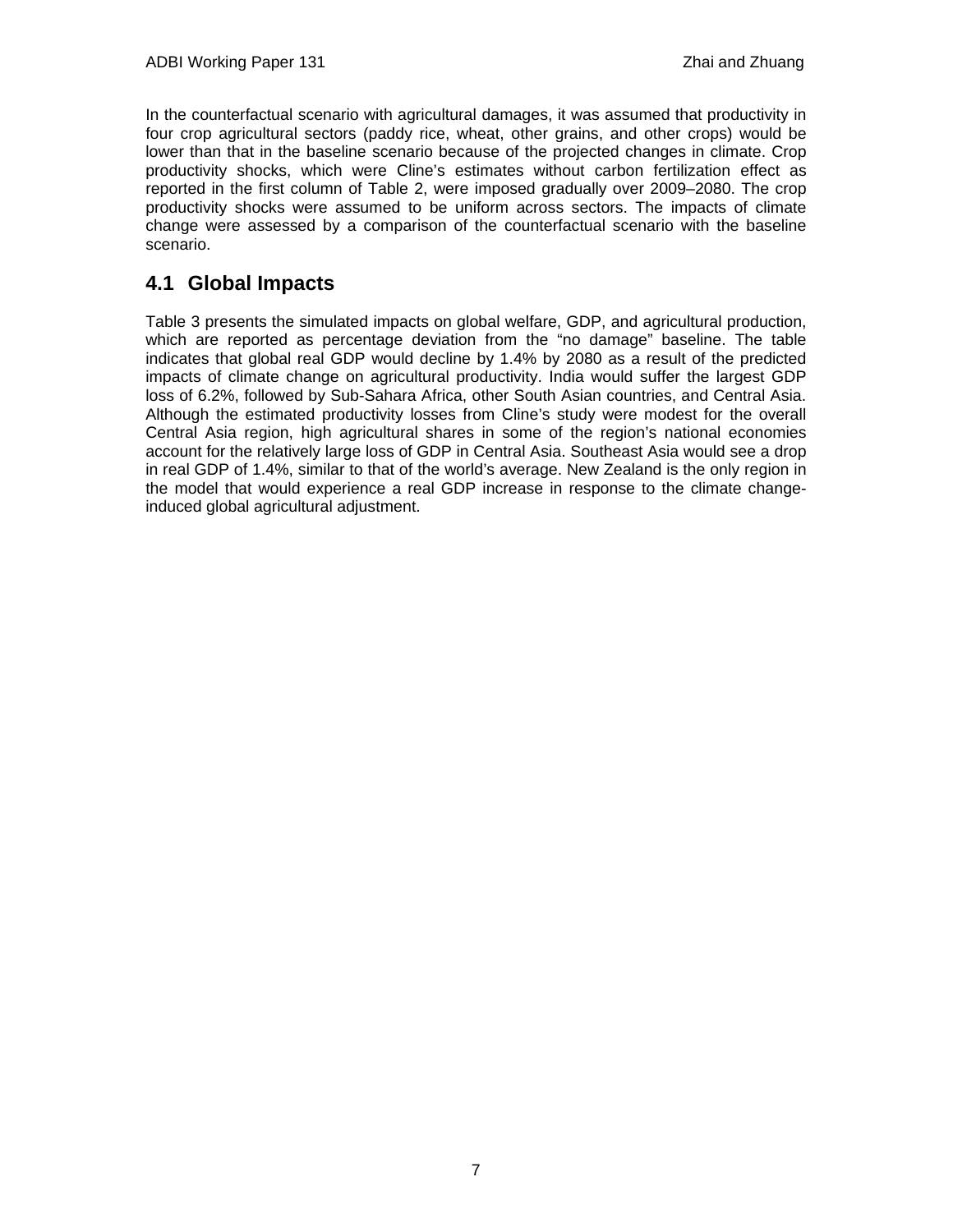|                    | <b>GDP</b> | Welfare              | Terms of |         | Sectoral    | Output  |              |             |           |                   |
|--------------------|------------|----------------------|----------|---------|-------------|---------|--------------|-------------|-----------|-------------------|
|                    |            | $EV$ as % of<br>GDP) | Trade    | Crop    | Agriculture |         |              |             | Livestock | Processed<br>food |
|                    |            |                      |          |         | Paddy rice  | Wheat   | Other grains | Other crops |           |                   |
| World              | $-1.4$     | $-1.3$               |          | $-7.4$  | $-9.1$      | $-6.8$  | $-7.8$       | $-7.3$      | $-5.9$    | $-4.6$            |
| Australia          | $-0.3$     | $-0.6$               | $-0.4$   | $-42.9$ | $-12.8$     | $-66.7$ | $-42.5$      | $-40.6$     | 7.1       | $-0.2$            |
| New Zealand        | 0.2        | 1.5                  | 2.7      | 140.6   | 31.4        | 38.2    | 12           | 156.2       | $-11$     | $-3.8$            |
| Japan              | 0          | $-0.2$               | $-0.4$   | 1.9     | $-4.7$      | 6.8     | 43.7         | 3.5         | 0.5       | 2.2               |
| <b>PRC</b>         | $-1.3$     | $-1.1$               | $-0.2$   | $-0.1$  | $-0.5$      | 4.2     | $-0.5$       | $-0.2$      | $-1.9$    | $-3.6$            |
| Korea              | $-0.2$     | $-0.6$               | $-0.5$   | $-5.1$  | $-4.8$      | 0.4     | $-10.6$      | $-5.6$      | $-1.4$    | $-0.4$            |
| Southeast Asia 6*  | $-1.4$     | $-1.7$               | $-0.4$   | $-17.3$ | $-16.5$     | $-36.3$ | $-12.6$      | $-17.9$     | $-1.4$    | $-4.5$            |
| India              | $-6.2$     | $-5.2$               | $-1.8$   | $-24$   | $-11.5$     | $-24.7$ | $-36.7$      | $-24.1$     | $-19.1$   | $-29.1$           |
| Rest of South Asia | $-1.9$     | $-2.7$               | $-4.1$   | $-19.5$ | $-16$       | $-29$   | $-24.6$      | $-19.2$     | $-3.1$    | $-10.8$           |
| Central Asia       | $-1.9$     | $-1.5$               | 1.8      | 49.7    | 12.8        | 66.9    | 5.1          | 48.9        | $-10.9$   | $-0.5$            |
| Rest of Asia       | $-0.4$     | $-0.7$               | $-0.4$   | $-18.4$ | $-20.8$     | $-46.9$ | $-40.5$      | $-14.3$     |           | $-5.2$            |
| Canada             | $-0.2$     | 0.2                  | 0.8      | 22.1    | 0.9         | 17.7    | 5.1          | 34.6        | $-15.3$   | $-1.6$            |
| <b>US</b>          | $-0.1$     | $\Omega$             | 0.4      | 5.1     | 21.3        | 10.5    | 0.9          | 6.9         | -7        | $-0.3$            |
| EU                 | $-0.2$     | 0                    | 0.4      | 21.4    | 12.9        | 32      | 17           | 20.7        | $-10.1$   | 3.6               |
| Latin America      | $-1.7$     | $-2.1$               | $-0.8$   | $-24.3$ | $-12.2$     | $-40.5$ | $-23.4$      | $-24.3$     | $-2.7$    | $-5.2$            |
| Sub-Sahara Africa  | $-2.2$     | $-3.2$               | $-1.3$   | $-29.6$ | $-23.6$     | $-61.6$ | $-22.2$      | $-31.3$     | $-0.8$    | $-4.3$            |
| Rest of the world  | -1         | $-1.2$               | $-0.5$   | $-10.1$ | -5          | $-16.1$ | $-13.1$      | $-7.9$      | $-4.7$    | $-2.1$            |

### **Table 3: Impact on Global Welfare and Production, 2080 (% change)**

\*Including Indonesia, Malaysia, Philippines, Singapore, Thailand and Viet Nam.

Source: CGE model simulation results.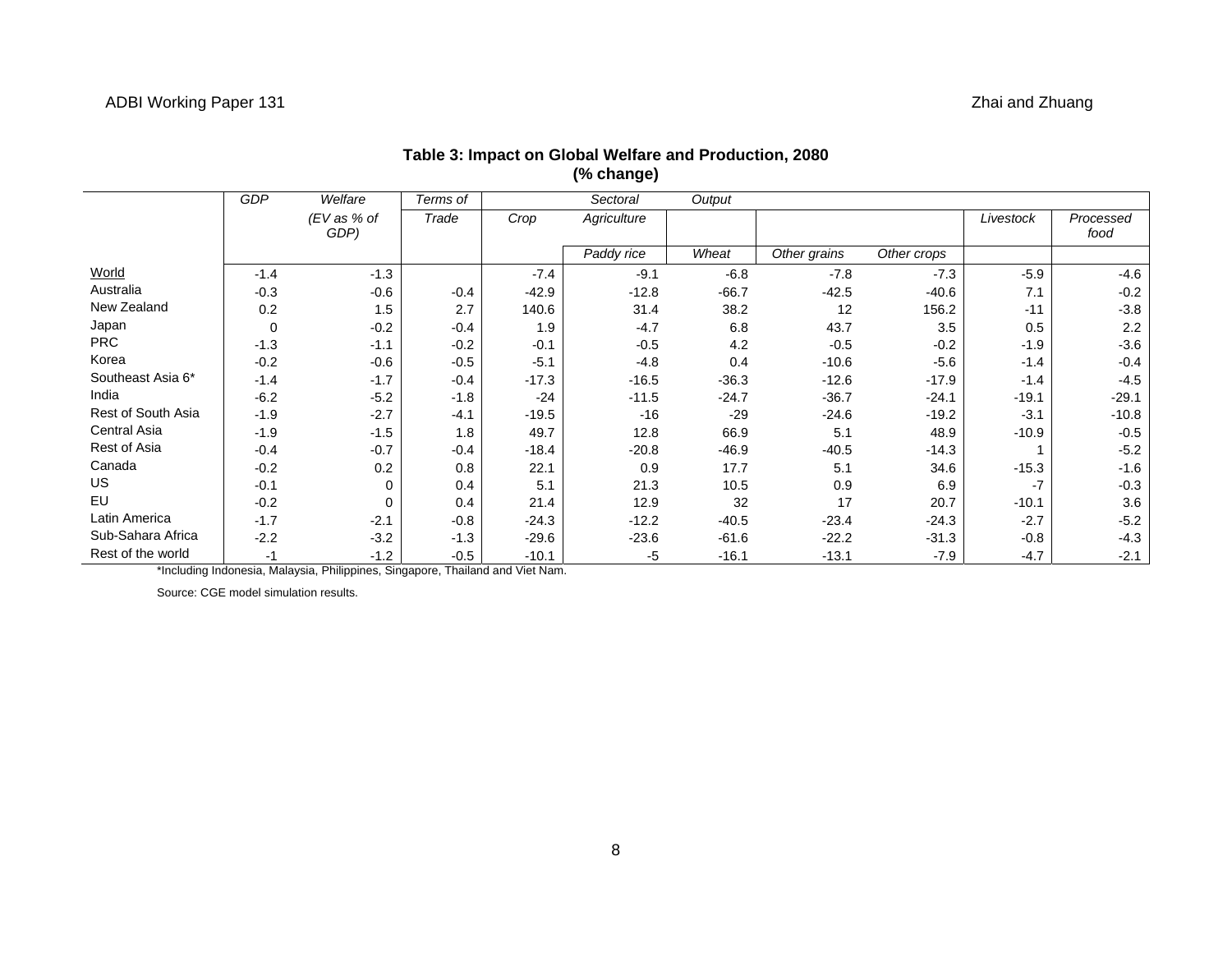Aggregate welfare effects, which were measured by the sum of equivalent variation of the households and real investment, generally followed the changes in real GDP. However, international price adjustment played a role in determining the distribution of global welfare losses. After incorporating agricultural damage, international prices of crop products were expected to increase by 16–22% relative to the price of manufacturing exports of highincome countries, reflecting the inelastic demand structure of agricultural products (Figure 1). The resulting changes in terms of trade would benefit net agricultural exporting countries, but damage net agricultural importing countries. As shown in the second column of Table 3, New Zealand's welfare gained as much as 1.5% of GDP, much higher than its GDP expansion, due to its improved terms of trade. In Canada and the European Union (EU), improvements in terms of trade more than offset the direct losses from agricultural productivity reduction, leading to slight welfare gains. Central Asia would benefit from changes in terms of trade. However, for other regions the deterioration of their terms of trade would amplify the effects of agricultural damage. Generally, the resulting welfare losses would be larger than GDP decline.



**Figure 1: Impacts of Climate Change on International Prices and World Trade of Agricultural Goods, 2080** 

\*Prices are deflated by price index to manufacturing exports of high income countries.

The detailed world agricultural production simulation results suggest that global crop production would shrink by 7.4% by 2080, which is less than half of Cline's estimate. This is partly due to the declining weight of developing countries, which would be more adversely impacted by climate change than developed countries, in global agricultural production over 2004–2080. In Cline's original estimate, agricultural output values in 2003 were used as weights to obtain the estimate for global impact. The reallocation of resources across sectors also partially offset the direct impact of agricultural productivity slowdown, contributing to the smaller magnitude of crops output contraction. In regions where the impacts on agricultural productivity are small or positive, crop production would expand. New Zealand's crop output would increase the most, by 141%, because of its higher agricultural productivity under climate change and relatively small crop share in its economy. Central Asia, the EU, US, and Japan, would see crop production rise by 5–50% in response to the crop price hikes. In general, the crop production expansion would come at the expense of the livestock sector, with land and other production resources being diverted toward crops sectors.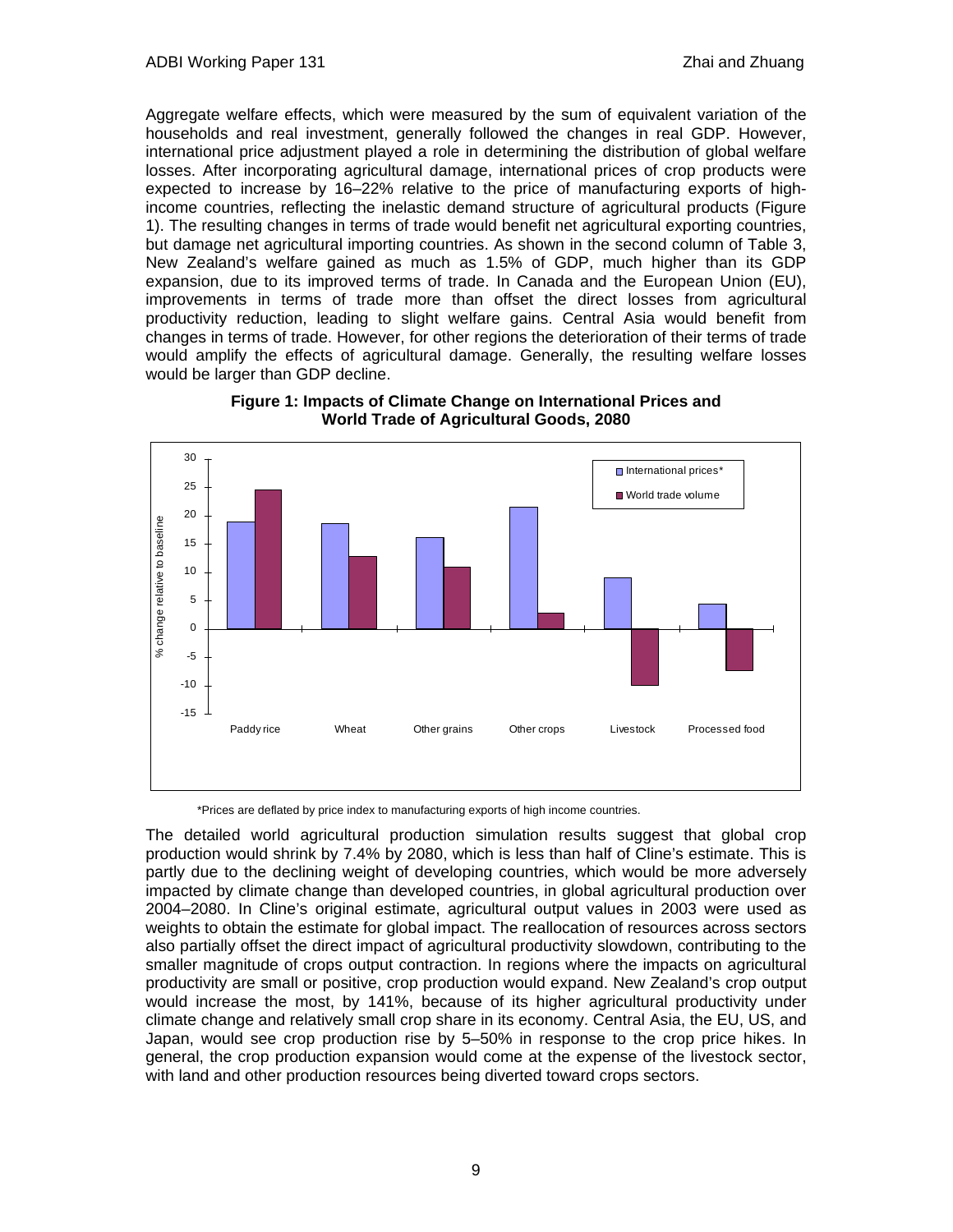Crop production in South Asia, Latin America and Sub-Sahara Africa would be the most adversely affected by climate change. The decline of crop output in Southeast Asia would be more moderate, but still significant at 17.3% by 2080. The negative impact of climate change on crop production in East Asian countries would be modest, ranging from 0.1% for the People's Republic of China (PRC) and 5.1% for the Republic of Korea.

As downstream sectors of crop agriculture, the production of livestock and processed food would also decline with rising input costs. World output of livestock and processed food would shrink by 5.9% and 4.6%, respectively. Again, cross-region variation exists. The production of these two sectors would drop significantly in India, but rise in Japan. Australia and the EU would also see output expansion of livestock and processed food, respectively, reflecting their stronger comparative advantage in these products as a result of climate change. The shifting comparative advantage induced by climate change would have important implications for international patterns in agricultural commodities. Global trade in crop agriculture would increase, but trade in livestock and processed food would shrink (Figure 1).

### **4.2 Impacts on Southeast Asian Countries**

Table 4 reports the macroeconomic effects of the projected slowdown in agricultural productivity on six Southeast Asian countries. It is not surprising that the impact on real GDP was very modest for Singapore, given the small agricultural sector in its economy. However, the GDP contractions in Thailand, Viet Nam, and the Philippines were much more significant, ranging from 1.7% to 2.4%. The welfare losses were generally larger than GDP reductions, except for Viet Nam, which would experience a slight improvement in terms of trade. Both consumption and investment would decline compared to the baseline scenario. The incorporation of agricultural productivity damage would hamper agricultural exports of Southeast Asian countries, leading to a reduction of their aggregate exports. Consequently, aggregate imports would also decline to maintain the current account balance.

|                          | Indonesia | Malaysia | Philippines | Singapore | Thailand | Viet Nam |
|--------------------------|-----------|----------|-------------|-----------|----------|----------|
| Real GDP                 | $-1.4$    | $-0.9$   | $-1.7$      | $-0.3$    | $-2.4$   | $-1.7$   |
| Welfare (EV as % of GDP) | $-1.7$    | $-1.6$   | $-1.9$      | $-0.7$    | $-2.7$   | $-1.2$   |
| Terms of Trade           | $-0.5$    | $-0.7$   | $-0.9$      | $-0.2$    | $-0.3$   | 0.1      |
| Consumption              | $-1.9$    | $-1.8$   | $-2.5$      | $-0.8$    | -3       | $-1.9$   |
| Investment               | $-0.9$    | $-2.2$   | $-2.4$      | $-0.8$    | $-2.5$   | $-0.9$   |
| Exports                  | $-0.9$    | $-0.7$   | $-0.7$      | $\Omega$  | $-2.5$   | $-1.7$   |
| Imports                  | $-1.4$    | $-1.5$   | $-1.6$      | $-0.3$    | $-2.7$   | $-1.5$   |
| Factor prices            |           |          |             |           |          |          |
| Capital                  | $-2$      | 0.3      | 0.2         | $-0.2$    | $-0.9$   | $-1.5$   |
| Unskilled labor          | $-1.5$    | $-1.6$   | $-2$        | $-1$      | $-4$     | $-1.6$   |
| Skilled labor            | $-2.8$    | $-1.8$   | $-2.6$      | $-1.2$    | $-3.3$   | $-2.3$   |
| Land                     | 9.6       | 4.9      | 0.9         | $-8.7$    | $-4.3$   | 3.9      |

**Table 4: Macro-economic Impacts of Climate Change on Southeast Countries, 2080 (% change)** 

Source: CGE model simulations.

To get a sense of the contribution of agricultural production slowdown in other regions to welfare losses in Southeast Asia, we ran two additional scenarios in which the climate change-induced agricultural productivity shocks were applied to Southeast Asia and other regions separately. The welfare effects of these two scenarios are presented in Figure 2. It is clear that that domestic productivity reduction would be the major source of welfare losses of Indonesia, Philippines, Thailand, and Viet Nam. Actually, Indonesia, Thailand, and Viet Nam would benefit slightly from the agricultural production contraction in rest of the world. However, in Malaysia and Singapore the shocks from rest of the world would dominate total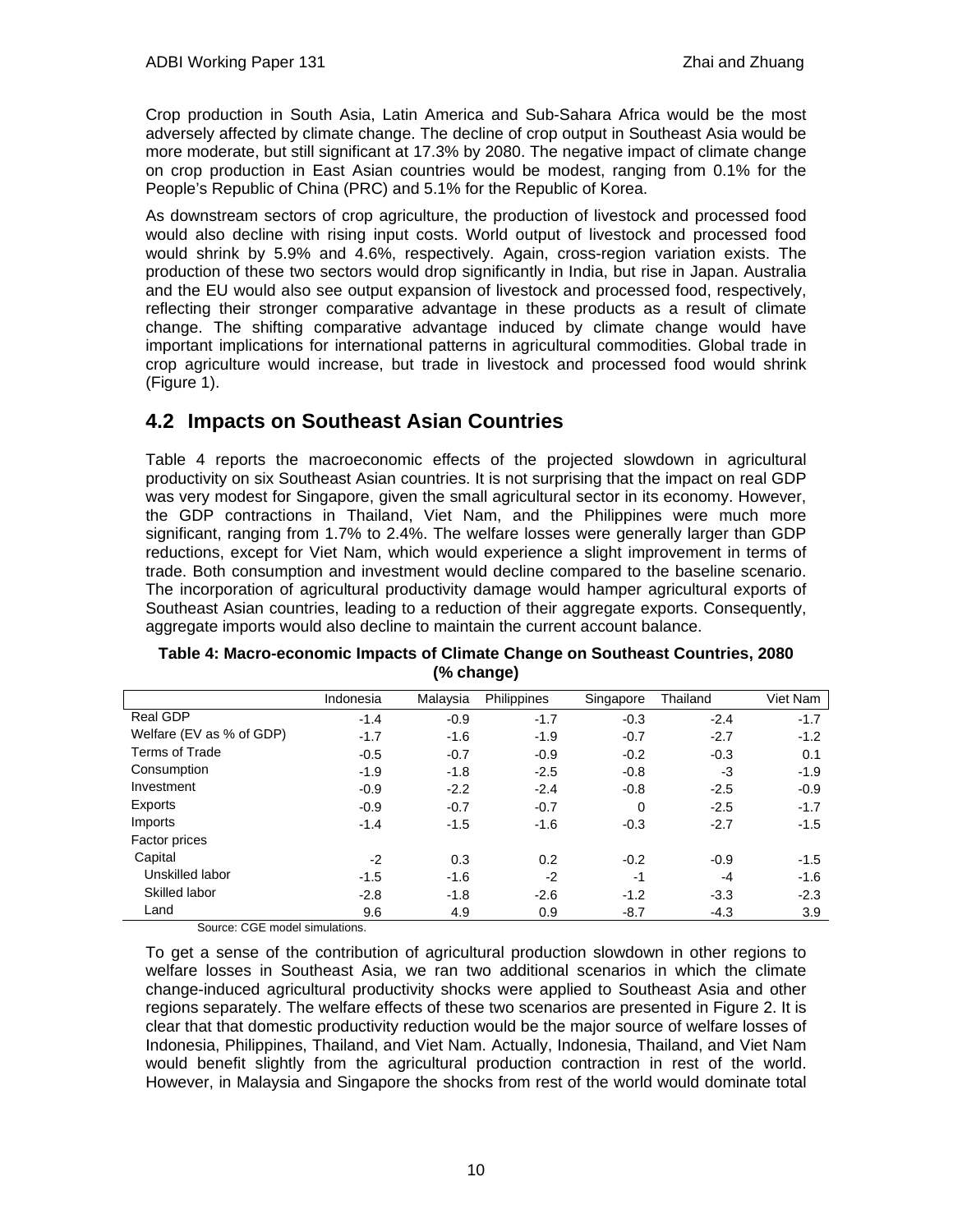welfare effects because of their small agricultural sectors and their high dependence on imports for agricultural supply.



**Figure 2: Decomposition of Welfare Impacts, 2080** 

The pattern of changes in production factor gains and losses is specific to each country. In general, following negative agricultural productivity shocks, the average return to agricultural factors of production would rise relative to non-agricultural production factors, because of the inelastic demand of agricultural products. This is evident from the smaller wage decline received by unskilled labor than skilled labor, and the rising rate of return to agricultural land in most Southeast Asian countries. Singapore and Thailand are two exceptions with declining rates of return to land, mainly due to their high use of intermediate crop inputs in their crop production.

The impact on agricultural and food production and trade is shown for each Southeast Asian country in Table 5. All countries would see output losses in all crops sectors, except for rice production in Malaysia. Livestock output would increase in Thailand and Singapore, partly because declining land returns in the crops sectors would lead to the conversion of some arable lands to pastures. The production of the processed food sector would expand in Malaysia and Singapore, reflecting their relatively higher efficiency in the use of crop inputs in production.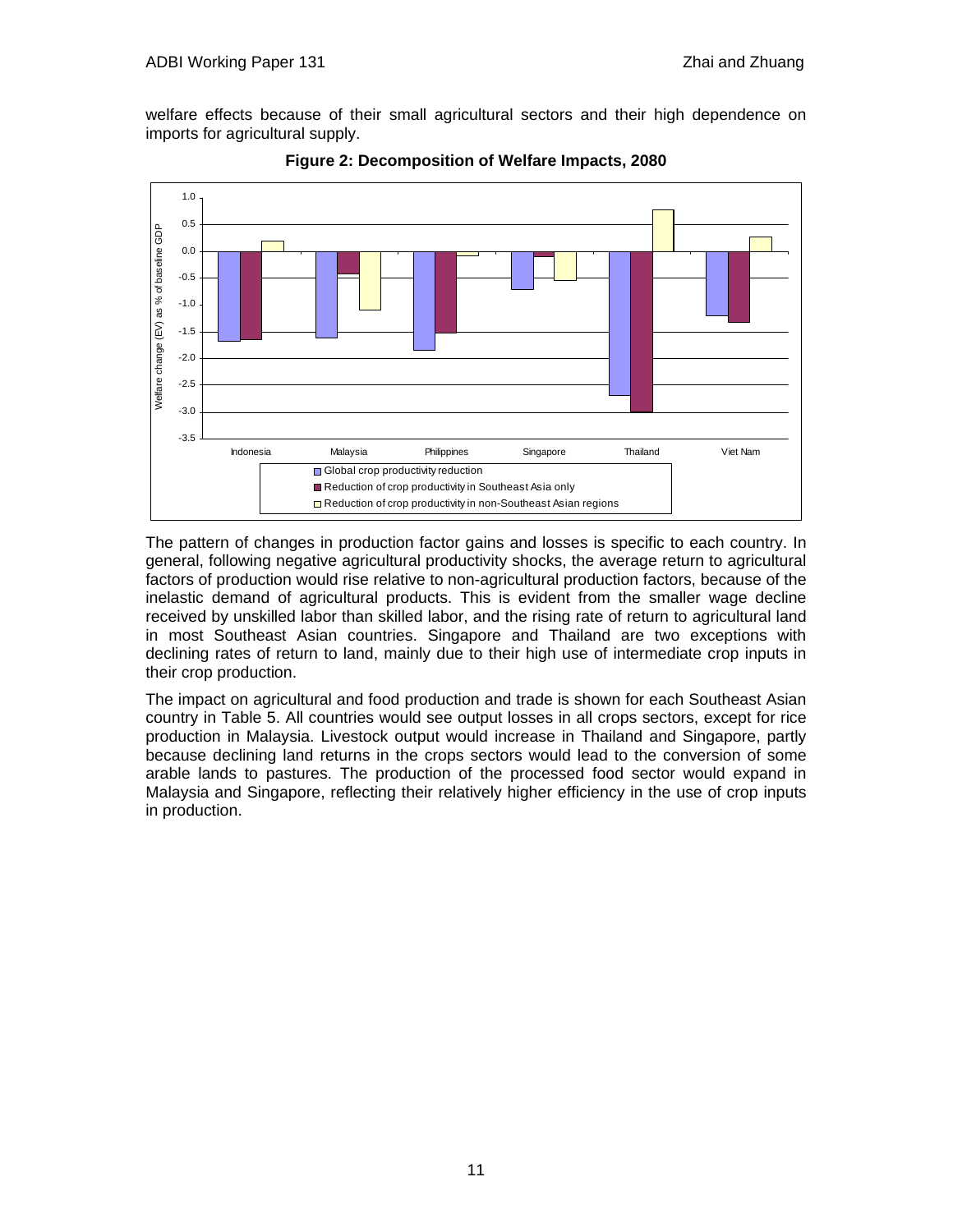|                  | Indonesia | Malaysia | Philippines | Singapore        | Thailand | Viet Nam |
|------------------|-----------|----------|-------------|------------------|----------|----------|
| Output           |           |          |             |                  |          |          |
| Crop agriculture | $-13.4$   | $-13.4$  | $-22.5$     | $-47.6$          | $-29.4$  | $-11.1$  |
| Rice             | $-15$     | 1.6      | $-11.9$     |                  | $-36.3$  | $-13.6$  |
| Other grain      | $-9.9$    | $-52.6$  | $-13$       |                  | $-26.5$  | $-0.1$   |
| Other crops      | $-13.4$   | $-31.1$  | $-25.6$     | $-47.6$          | $-27.4$  | $-7.4$   |
| Livestock        | $-4.4$    | $-2.6$   | $-0.3$      | 105.1            | 12.6     | $-5$     |
| Processed food   | $-6.4$    | 5.5      | $-4.2$      | 12.7             | $-0.9$   | $-14.2$  |
| <b>Exports</b>   |           |          |             |                  |          |          |
| Crop agriculture | $-25.3$   | $-49.2$  | $-56.7$     | $-49.2$          | $-59.4$  | 10.3     |
| Rice             | $-17.1$   | $-51.2$  | $-73.2$     |                  | $-41.5$  | 46.8     |
| Other grain      | $-39.9$   | $-74.6$  | $-48.8$     |                  | $-58.2$  | $-11.2$  |
| Other crops      | $-25.1$   | $-49.1$  | $-56.7$     | $-49.2$          | $-60.3$  | 9.8      |
| Livestock        | 1.9       | 21.9     | 57.5        | 117.6            | 82.1     | 20.6     |
| Processed food   | $-7.3$    | 4.8      | $-7.4$      | 13.8             | $-1$     | $-21.6$  |
| <b>Imports</b>   |           |          |             |                  |          |          |
| Crop agriculture | 8.7       | 4.7      | 24.3        | $-0.4$           | 11.9     | $-9.3$   |
| Rice             | 15        | 50.6     | 34.1        | 1.5              | 13.9     | 32.8     |
| Wheat            | $-2.7$    | 15.6     | 17.7        | $2.2\phantom{0}$ | 4        | $-15.3$  |
| Other grain      | 30.8      | 3.3      | 42.8        | 7.4              | 69       | $-27.6$  |
| Other crops      | 13.6      | 3.2      | 34.1        | $-0.6$           | 12.1     | $-6.8$   |
| Livestock        | $-9.9$    | $-16.4$  | $-25.2$     | $-4.2$           | $-24.3$  | $-12.2$  |
| Processed food   | $-13.6$   | $-14$    | $-12.4$     | $-1.9$           | $-16.1$  | $-16.7$  |

### **Table 5: Impacts on Agricultural Production and Trade in Southeast Countries, 2080 (% change)**

Source: CGE model simulations

As a result of the rising producer prices relative to other regions in the world, the crop exports would shrink significantly for all Southeast Asian countries except Viet Nam. Viet Nam would experience export expansion in rice and other crop products due to its stronger comparative advantage in crop production and smaller reduction in agricultural productivity relative to other Southeast Asia countries. Similarly, the imports of crop agricultural products would rise for Southeast Asian economies. As a consequence, the import dependence of Southeast Asia's crops sector in 2080 would rise from 23.3% of baseline to 25.8% under the climate change scenario. Southeast Asia's grain self-sufficiency ratio in 2080 would decrease by 2.4 percentage points to 84.1% (Figures 3 and 4).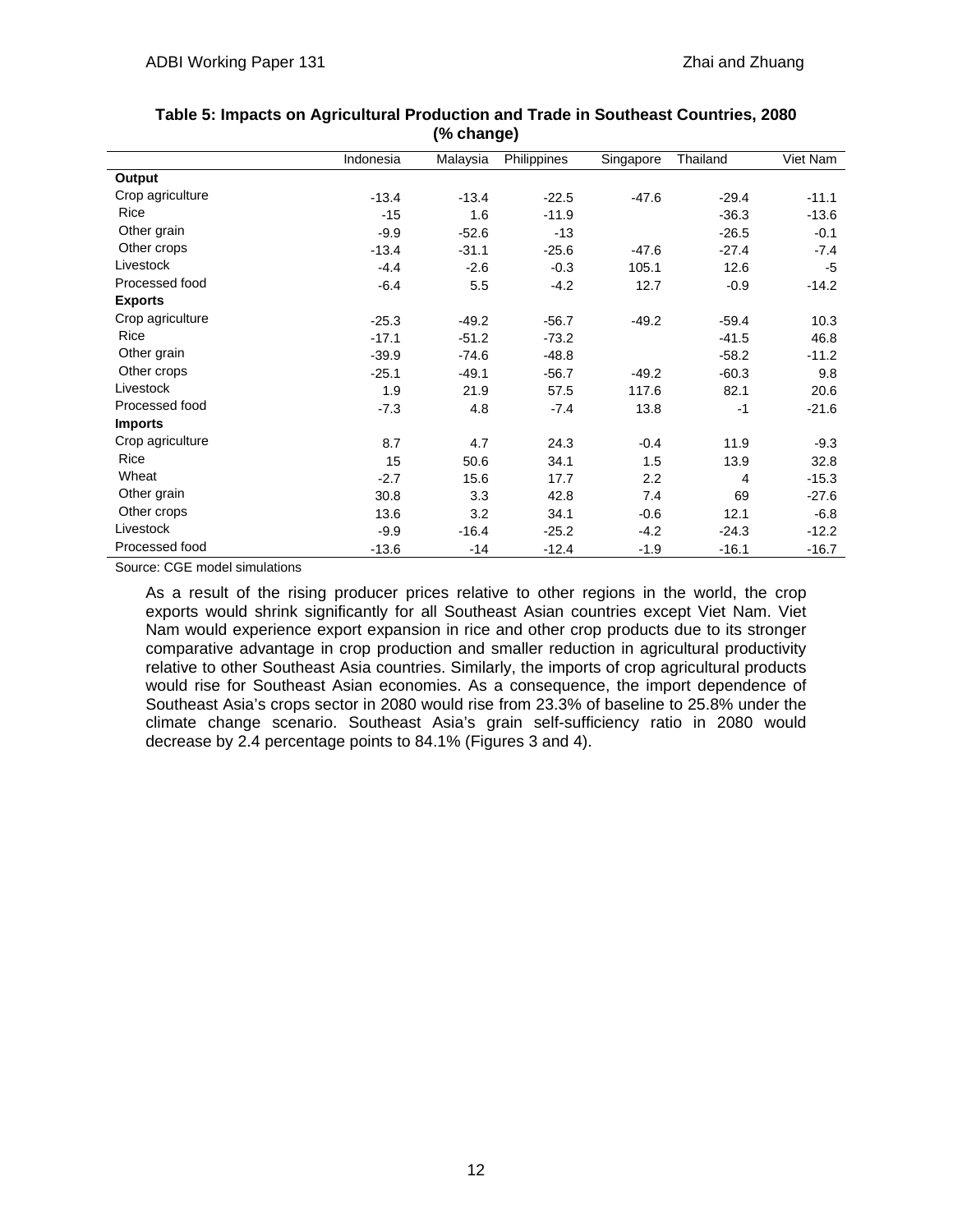

**Figure 3: Import Dependence of Crop Agriculture, 2010–80** 





### **4.3 Sensitivity to the Assumption About Baseline Agricultural Productivity Growth**

In the baseline scenario, agricultural productivity was assumed to grow at the same rate as the manufacturing and services sectors. However, in recent decades, there has been significant slowdown in agricultural technological progress. In the 1960s and 1970s, world grain yields rose at an annual rate of 2.7%. This rate has slowed to 1.6% in the past quarter century. The languishing agricultural productivity growth is especially evident in Southeast Asia. A recent global estimate of agricultural productivity by Ludena et al. (2007) shows that total factor productivity (TFP) growth rates in the crops sector in East and Southeast Asia have lowered from 0.99% in 1970s to -0.67% in 1980s and -0.48% in 1990s. This negative productivity growth pattern is expected to continue for the next two decades as a result of low levels of expenditure on research and development. For example, Anderson, Pardey,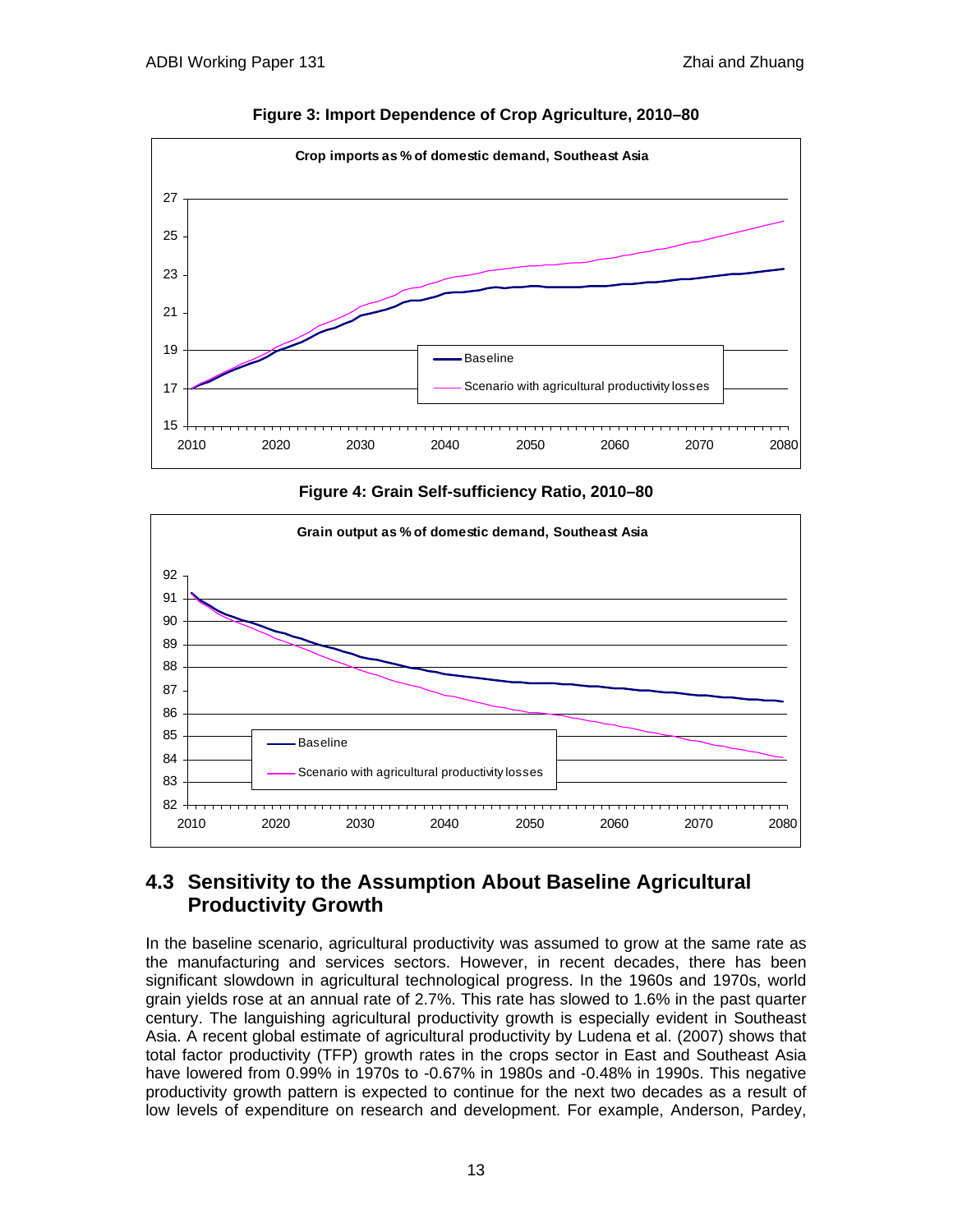and Roseboom (1994) report an agricultural research intensity (research expenditures as a share of agricultural GDP) for the Asia and Pacific region outside of the PRC and India in the early 1980s of 0.32. This is about one sixth the research intensity in developed countries and only half that in Sub-Saharan Africa (Hertel et al. 2008).

Given the considerable downside uncertainty to our assumed baseline agricultural productivity growth for Southeast Asia, we developed an alternative baseline scenario with slower productivity growth in Southeast Asia's agricultural sectors—specifically, one percentage point lower on annual average than the original baseline, thereupon repeating the scenario of incorporating agricultural damages. The key simulation results are presented in Table 6. Since the results for non-Southeast Asia regions are little changed from our original results, only revised results on GDP and welfare of Southeast Asian countries are reported.

|                | Real GDP | Welfare (EV as % of<br>GDP) |
|----------------|----------|-----------------------------|
| Southeast Asia | $-1.3$   | $-2$                        |
| Indonesia      | $-1.5$   | $-2.4$                      |
| Malaysia       | $-1$     | $-1.8$                      |
| Philippines    | $-1.7$   | $-2.4$                      |
| Singapore      | $-0.3$   | $-0.7$                      |
| Thailand       | $-2$     | $-2.8$                      |
| Viet Nam       | $-0.9$   | $-1.4$                      |

### **Table 6: Impacts of Climate Change under Alternative Assumption about Baseline Agricultural Productivity Growth, 2080 (% change relative to alternative baseline)**

Source: CGE model simulations.

Because of the slower agricultural productivity growth in Southeast Asia, its agricultural share of GDP in 2080 was smaller under the alternative baseline in comparison with the original baseline. This lead to more muted impacts on aggregate output, as shown in the first column of Table 6. However, because long-term agricultural import dependence was larger as a result of slower agricultural productivity improvement in the alternative baseline, most Southeast Asian economies were more vulnerable to the rise in world prices of agricultural products. Southeast Asian economies' losses in terms of trade, and thusly welfare, were generally larger. Therefore, the results from the alternative simulations suggested that agricultural technological progress would be important for Southeast Asia to cope with the potential risks from global climate change.

# **5. CONCLUSIONS**

Climate change is an increasingly significant global challenge and its negative impacts have been already felt in some regions of the world. This paper uses a global CGE model to assess the long term economic effects of climate change. The results suggest that the aggregate impacts of agricultural damages caused by climate change on the global economy are moderate. However, the impacts are not evenly distributed across the world. Developing countries would bear disproportionately large losses arising from climate change. Some significant adjustments in global agricultural production and trade, and consequently the distribution of income, may be accompanied by the changes of climate.

Southeast Asia is an important agricultural producer and consumer and plays a major role in the world market via several agricultural products. With the anticipated decline in agriculture share of GDP, the aggregate output losses from climate change-related agricultural productivity reduction would be modest for most Southeast Asian countries. However, import dependence on crop products would rise for Southeast Asia in the coming decades. This increasing exposure to world agricultural markets would make Southeast Asian economies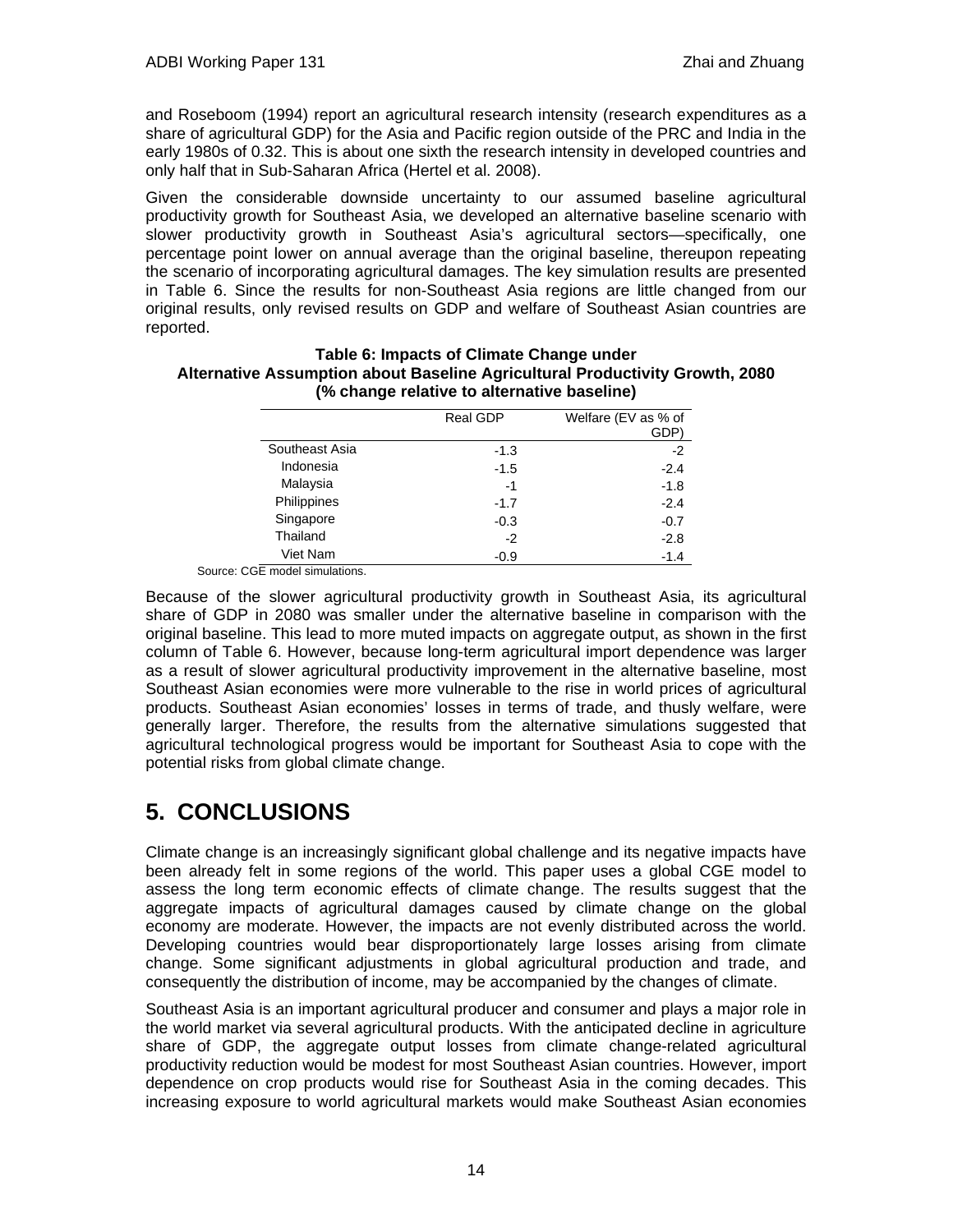suffer more welfare losses through the deterioration of terms of trade. This effect is especially significant for Malaysia and Singapore.

It is important to mention that there are great uncertainties in both the scientific projections and technical, social, and economic prospects. Therefore the results presented in this paper are only illustrative. Their purpose is to provide insights on the direction and order of magnitude of the potential medium- and long-term impacts, and reveal some key potential driving forces in determining these impacts. They do not represent forecasts for the future.

One major uncertainty is the technological progress in agriculture. Agricultural productivity growth has been, and will remain to be, the most important line of defense for global food security. However, in the past two decades, productivity gains from the Green Revolution have shown signs of being exhausted. If the rising demand of agricultural products, driven by population and income growth, runs a close race with technological progress in the future, the impacts of agricultural damage arising from climate change could be substantial (Zilberman et al. 2004; Cline 2007). This is especially pronounced in Southeast Asia, where productivity growth in the crop sector has been negative since 1980. Reversing this trend of declining agricultural productivity would be an important component for a Southeast Asian strategy to cope with the potential risks from the expected changes in climate.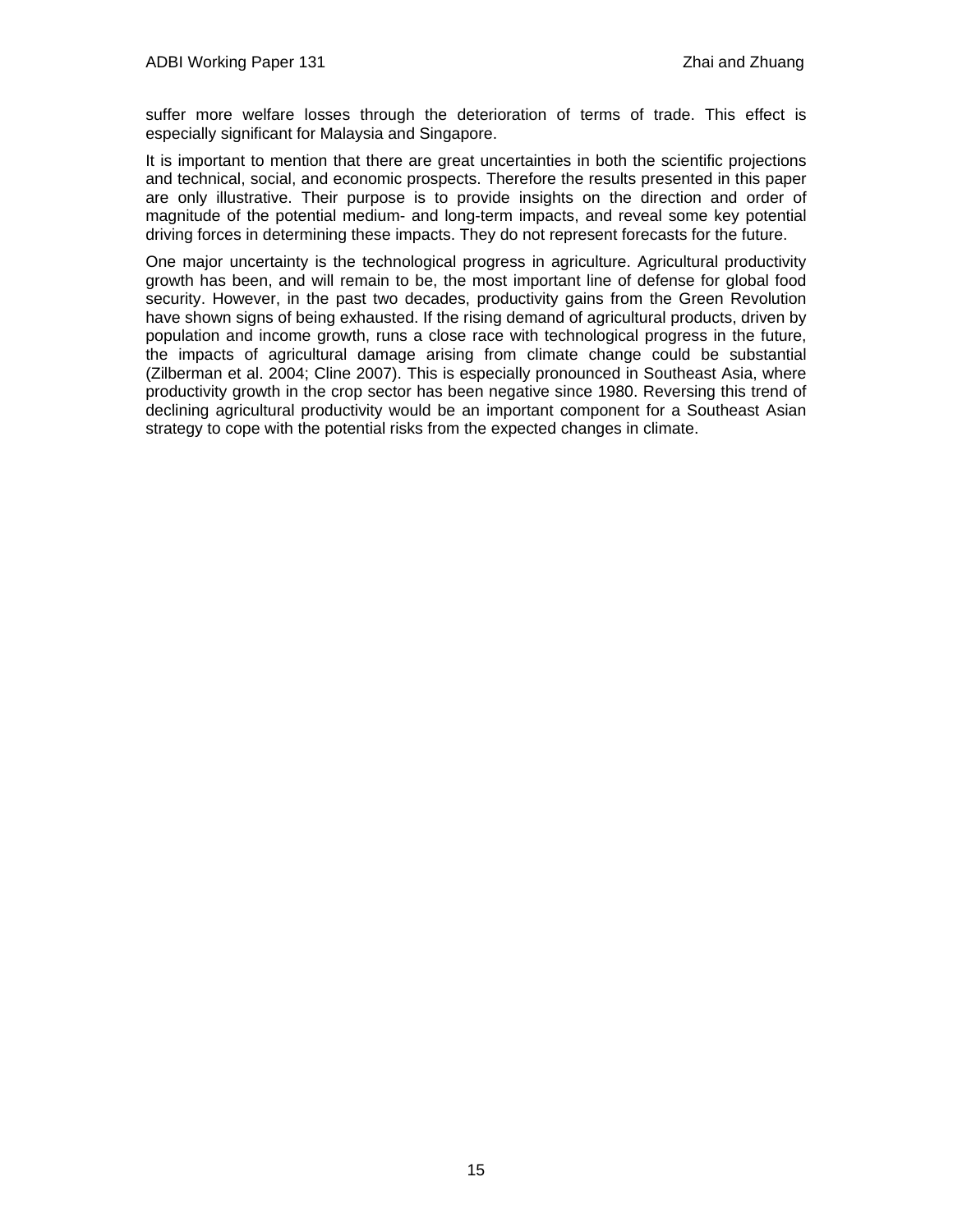## **REFERENCES**

Adams, R. M. et al. 1990. Global Climate Change and US Agriculture. *Nature* 345: 219–224.

- Anderson, J., P. Pardey, and J. Roseboom. 1994. Sustaining Growth in Agriculture: A Quantitative Review of Agricultural Research Investments. *Agricultural Economics* 10(2): 107–123.
- Anderson, K., W. Martin, and D. van der Mensbrugghe. 2006. Market and Welfare Implications of Doha Reform Scenarios. In *Agricultural Trade Reform and the Doha Development Agenda,* edited by W. Martin and K. Anderson. New York: Palgrave Macmillan and the World Bank.
- Armington, P. S. 1969. A Theory of Demand for Products Distinguished by Place of Production. *International Monetary Fund Staff Papers* 16: 159–176.
- Fischer, G., M. Shah, F. N. Tubiello, and H. van Velthuizen. 2005. Socio-economic and Climate Change Impacts on Agriculture: an Integrated Assessment, 1990–2080. *Philosophical Transactions of the Royal Society B* 360: 2067–2083.
- Rosenberg, N. J., ed. 1993. *Towards and Integrated Assessment of Climate Change: The MINK Study*. Dordrecht: Kluwer Academic Publisher.
- Rosenzweig, C., and M. L. Parry. 1994. Potential Impact of Climate Change on World Food Supply. *Nature* 367:133–138.
- Bruinsma, J., ed. 2003. *World Agriculture: Towards 2015/2030: An FAO Perspective.* UK: Earthscan.
- Challinor A. J., T. R. Wheeler, J. M. Slingo, and D. Hemming. 2005. Quantification of Physical and Biological Uncertainty in the Simulation of the Yield of a Tropical Crop Using Present-day and Doubled CO2 Climates. *Philosophical Transactions of the Royal Society B* 360: 2085–2094.
- Cline, W. 1996. The Impact of Climate Change on Agriculture: Comment. *American Economic Review* 86(5): 1309–1311.

———. 2007. *Global Warming and Agriculture: Impact Estimates by Country.* Washington, DC: Center for Global Development and Peterson Institute for International Economics.

- Darwin, R., M. Tsigas, J. Lewabdrowski, and A. Raneses. 1995. *World Agriculture and Climate Change.* Agricultural Economic Report no. 703 (June). Washington, DC: US Department of Agricultural, Economic Research Service.
- Hertel, T. W., ed. 1997. *Global Trade Analysis: Modeling and Applications.* Cambridge: Cambridge University Press.
- Hertel, T. W., C. E. Ludena, and A. A. Golub. Forthcoming 2008. Economic Growth, Technological Change, and the Patterns of Food and Agricultural Trade in Asia. In *From Growth to Convergence: Asia's Next Two Decades,* edited by F. Zhai. London: Palgrave Macmillan and the Asian Development Bank.
- Ludena, C. E., T. W. Hertel, P. V. Preckel, K. Foster, and A. Nin. 2007. Productivity Growth and Convergence in Crop, Ruminant and Non-Ruminant Production: Measurement and Forecasts. *Agricultural Economics* 37: 1–17.
- IPCC. 2007a. *Climate Change 2007: The Physical Science Basis.* Contribution of Work Group I to the Fourth Assessment Report of the Intergovernmental Panel on Climate. Cambridge, UK: Cambridge University Press